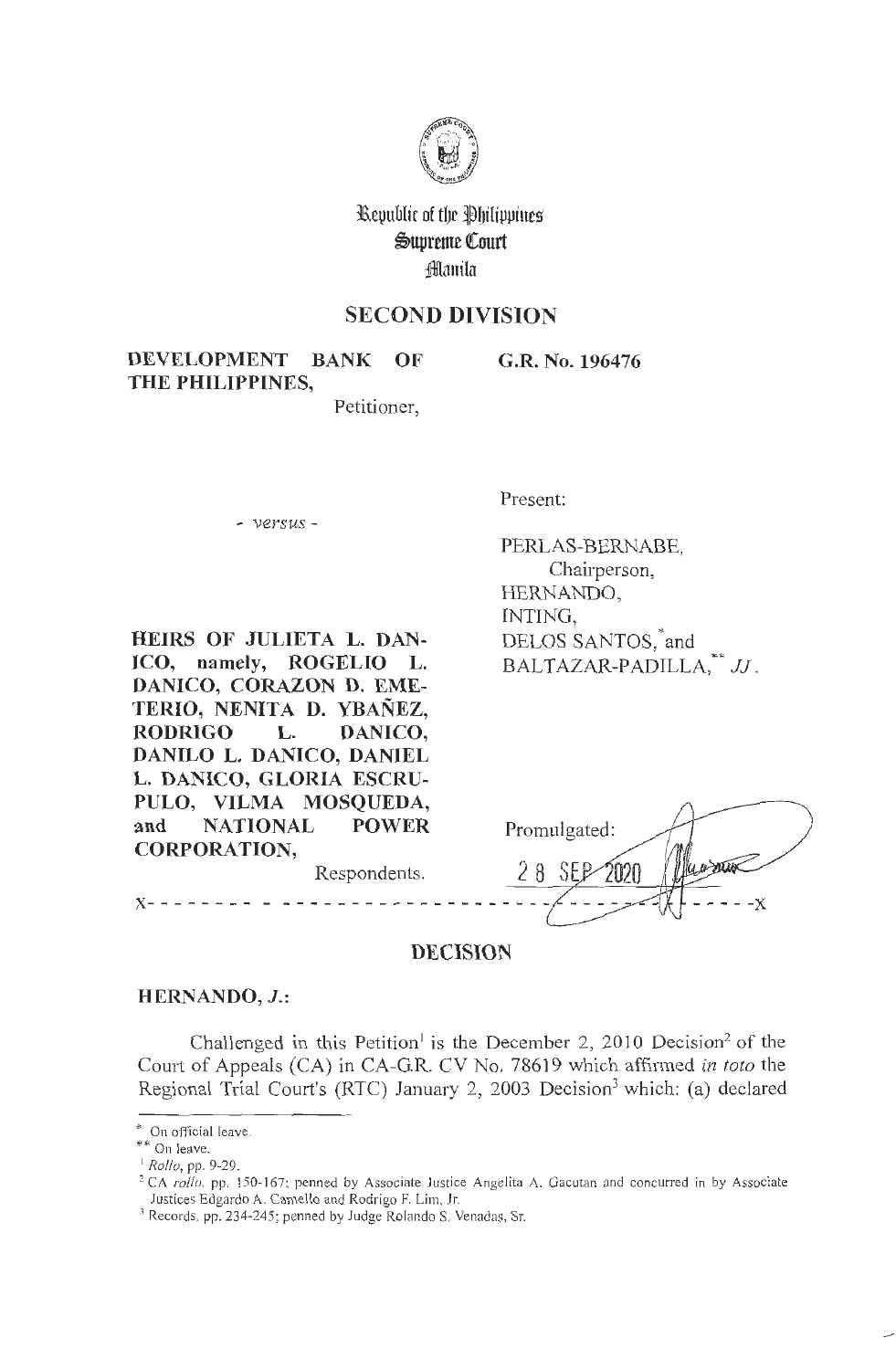the extrajudicial foreclosure of the property covered by Transfer Certificate of Title (TCT) No. T-81274 and its subsequent consolidation under TCT No. T-19241 in the name of the Development Bank of the Philippines (DBP) as val id and legal; (b) directed the DBP to accept the total amount of P301,350.50 as full payment for Julieta and Daniel Danice's (Spouses Danice) loan obligation; and (c) declared the National Power Corporation (NPC) as without any liability.

#### **The Antecedents**

On April 22, 1977, the Spouses Danico obtained an agricultural loan from petitioner DBP in the total amount of  $\text{P150,000.00}$  which was secured by: a) real estate mortgage (REM) over their four (4) real properties covered by Original Certificate of Title (OCT) No. P-1439, TCT No. T-8127, TCT No. T-3278 and OCT No. P-537;<sup>5</sup> and b) a chattel mortgage over one unit of Massey Fergusson tractor and accessories.<sup>6</sup>

On July 12, 1982, the Department of Agrarian Reform (DAR) issued a Certification seizing the mortgaged real properties covered by OCT No. P-1439, TCT No. T-3278 and OCT No. P-537 and placing them under the coverage of Presidential Decree No. 27, otherwise known as the Operation Land Transfer.<sup>7</sup>

On August 6, 1982, DBP extrajudicially foreclosed the real property covered by TCT No. T-8127 for failure of the Spouses Danica to pay their loan obligation. Upon the expiration of the redemption period on September 12, 1983, DBP consolidated the ownership of the real property covered by TCT No. T-8127 as per Sheriff Certificate of Sale and Affidavit of Consolidation of Ownership dated September 12, 1983.8 As a result, TCT No. T-8127 was canceled and TCT No. T-19241 was issued in the name of DBP.<sup>9</sup>

On September 9, 1985, NPC bought from the Spouses Danico the following: (a) Lot No. 861 which is covered by OCT No. P-1439; (b) Lot No. 857-B which is a portion of the land covered by TCT No. T-3278, as the two lots are part of the NPC's Reservoir Area. As per the Deed of Absolute Sale of Registered Land dated September 9,  $1985$ ,<sup>10</sup>Lot No. 861 covered by OCT No. P-1439 was sold by the Danicos to NPC in the total amount of  $P511,290.00$  provided that:

I, DANIEL DANICO, x x x manied to JULIETA LUBOS DANTCO, x x x for and in consideration of the sum of FIVE HUNDRED ELEVEN THOUSAND TWO HUNDRED NINETY PESOS ONLY (P511,290.00),  $x \times x$ , do hereby SELL, TRANSFER AND CONVEY unto the said NATIONAL POWER CORPORATION, x  $x \times x$  that certain parcel of land  $x \times x$  with TCT No. T- P-1439  $x \times x$ 

<sup>&</sup>lt;sup>4</sup> Also mentioned as T-8147 in some parts of the records.

*<sup>5</sup>* Also mentioned as TCT No. T-537 in some parts of the records.

<sup>0</sup>*Records,* p. 197.

<sup>7</sup> Id.

<sup>&</sup>lt;sup>8</sup> Id. at 198.

 $\frac{9}{10}$  Id. at 20.<br> $\frac{10}{10}$  Id. at 183-184.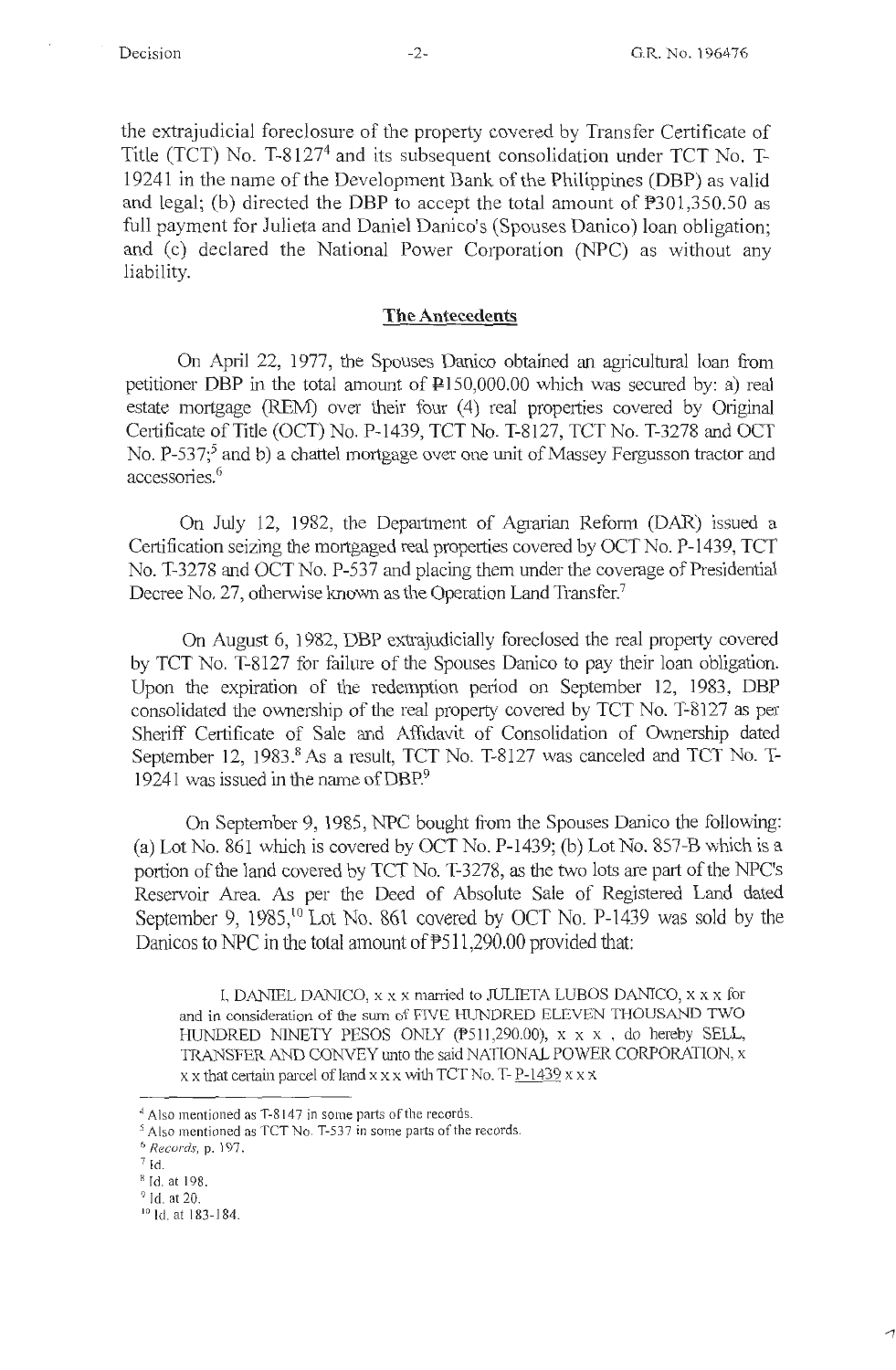#### xxxx

That pursuant to the Statement of Account and Certification issued by the DEVELOPMENT BANK OF THE PHILIPPINES, x x x the herein aforementioned parcel of land is presently mortgaged at said bank at a total amount of  $\overline{P}393.353.97$ , account as of December 31, 1985, that the consideration of the sale shall be that the remaining amount of the proceeds of the sale of the above-mentioned lot after paying the herein tenants and the Realty Taxe $[s]$  and Capital Gain $[s]$  Tax to the concerned parties, whatever amount left be paid and issued in separate check to the herein DEVELOPMENT BANK OF THE PHILIPPINES:<sup>[1</sup>]

On the other hand, the Deed of Absolute Sale of a Portion of Registered Land<sup>12</sup> states that Lot No. 857-B covered by TCT No. T-3278 was sold by the Spouses Danico to NPC in the total amount of P242,644.50 provided that:

I, DANIEL DANICO,  $x \times x$  married to JULIETA LUBOS DANICO,  $x \times x$  for and in consideration of the sum of TWO HUNDRED FOURTY TWO THOUSAND SIX HUNDRED FOURTY FOUR PESOS & 50/100 ONLY (P242,644.50), Philippine Currency,  $x \times x$  do hereby SELL, TRANSFER AND CONVEY unto the said NATIONAL POWER CORPORATION,  $x \times x$  that certain parcel of land  $x \times x$  with TCTNo. T-3278 xx x

#### **x xxx**

That pursuant to the Statement of Account and Certification issued by the DEVELOPMENT BANK OF THE PHILIPPINES,  $x \times x$  the herein aforementioned parcel of land is presently mortgaged at said bank at a total cost of P509,320.82, account as of April 30, 1985, that the consideration of the sale shall be that the remaining amount unpaid after the proceeds of another parcel of land had been applied to the said mortgaged loan to the herein bank and consumated (sic) out of the proceeds of the aforementioned parcel of land herein conveyed, and same shall be issued in separate check in favor of the herein bank; <sup>13</sup>

DBP agreed to the sale of the two lots to NPC on the condition that a portion of the proceeds would be applied to the Spouses Danico's outstanding obligation with DBP. However, NPC paid DBP only the total amount of  $P92,003.47<sup>14</sup>$  from the proceeds of the sale of a portion of land covered by TCT No. T-3278 as per Official Receipt No. 2205487 dated November 17, 1986.<sup>15</sup> NPC did not remit to DBP the amount P301,350.50 from the proceeds of the sale of the land covered by OCT No. P-1439.16

Meanwhile, on October 10, 1985, DBP and Daniel entered into a Deed of Conditional Sale<sup>17</sup> of the parcel of land covered by TCT No. T-8127, now TCT No. T-19241, for a total consideration of P491,600.00 subject to the following tenns and

 $^{13}$  Id.

15 Records, p. 190.

 $^{11}$  Id.

<sup>12</sup> ld. at 185- 186.

<sup>&</sup>lt;sup>14</sup> Alternatively mentioned as P93,003.97 in some parts of the records.

<sup>16</sup> Id. at 188.

<sup>&</sup>lt;sup>17</sup> Id. at 216-220.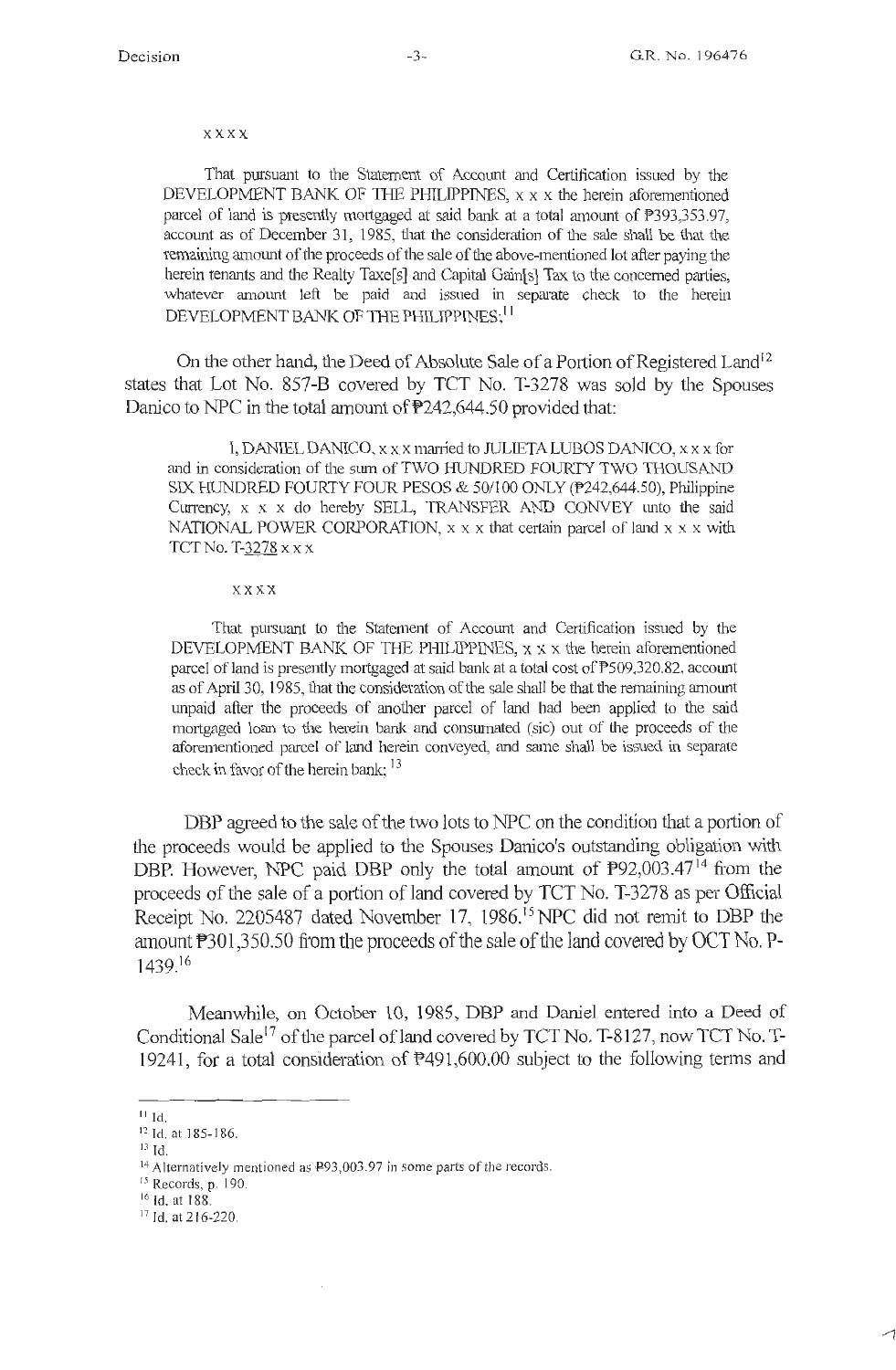#### conditions:

l. **That the amount of ONE HUNDRED EIGHTEEN THOUSAND TWENTY ONE & 20/100 PESOS (P118,021.20) previously paid by the Vendee to the Vendor prior to the execution of the contract of conditional sale, shall constitute the downpayment on this contract and the balance of THREE HUNDRED SEVENTY TlfilEE THOUSAND FIVE HUNDRED SEVENTY EIGHT** & **70/l00\_(P 373,578.70}** shall be paid Vvithin a period of one (1) year/s on the annual amortization plan with interest at the rate of twenty-one per centum  $(21%)$  per annum. The first amortization shall be due on September 30, 1986 in the amount of FOUR HUNDRED FIFTY TWO THOUSAND THIRTY  $& 35/100$  PESOS ( $452,030.35$ ) which includes principal and interest;

2. That the interest and expenses with interest thereon accruing from September 30, 1985 up to the date of execution of the sale document shall be paid by the Vendee (applicable to sales to former owners);  $18$  (Emphasis supplied)

On February 24, 1987, NPC requested DBP to release the copy of OCT No. P-1439 (now TCT No. T-21793 in the name of NPC).<sup>19</sup> It reasoned that Disbursement Voucher No. P4-2-0-85-11-3449 20 dated November 12, 1986 in the amount of P301,350.50 had already been issued by NPC to DBP in payment for the sale of the land covered by' OCT No. P-1439. However, payment to DBP was put on hold pending compliance with the requirement of the Commission on Audit.<sup>21</sup>

On the same day, DBP issued a Certification that it will only release the original copy of OCT No. P-1439 if the proceeds of the sale of the said property in the amount of  $\text{\texttt{P}}301,350.50$  had already been paid.<sup>22</sup>

Meanwhile, on January 10, 1999, Julieta Danico and her. heirs filed with RTC, Branch 9, Malaybalay City, a complaint against DBP and NPC for the cancellation or release of mortgage over the four  $(4)$  properties covered by the real estate mortgage, which was docketed as Civil Case No.  $2881-99<sup>23</sup>$  They contended that the Spouses Danico's total loan obligation in the amount of P393,353.97 had already been satisfied when NPC paid petitioner DBP the total amount of P394,069.75. Hence, they prayed that DBP release the mortgage over the foreclosed residential property covered by TCT No. T-8127 (now TCT No. T-19241 in the name of DBP). They likewise prayed that a restraining order be issued against DBP to enjoin the latter from taking possession of the land covered by TCT No. T-8127 (now TCT No. T-19241 ).

On May 7, 1999, petitioner DBP, on the other hand, filed with the same trial court, a petition for the issuance of a writ-of possession over the parcel of land now covered by TCT No. T-19241 in the name of DBP, which was docketed as Misc. Case No. 338-99.<sup>24</sup> ---··--------- IR Id. a1· 216.

<sup>19</sup> Id. at 193.<br><sup>20</sup> Id. at 192.<br><sup>21</sup> Id. at 193. 22 Id. at i 94.  $23$  Id. at  $1-8$ .  $24$  Id. at 240.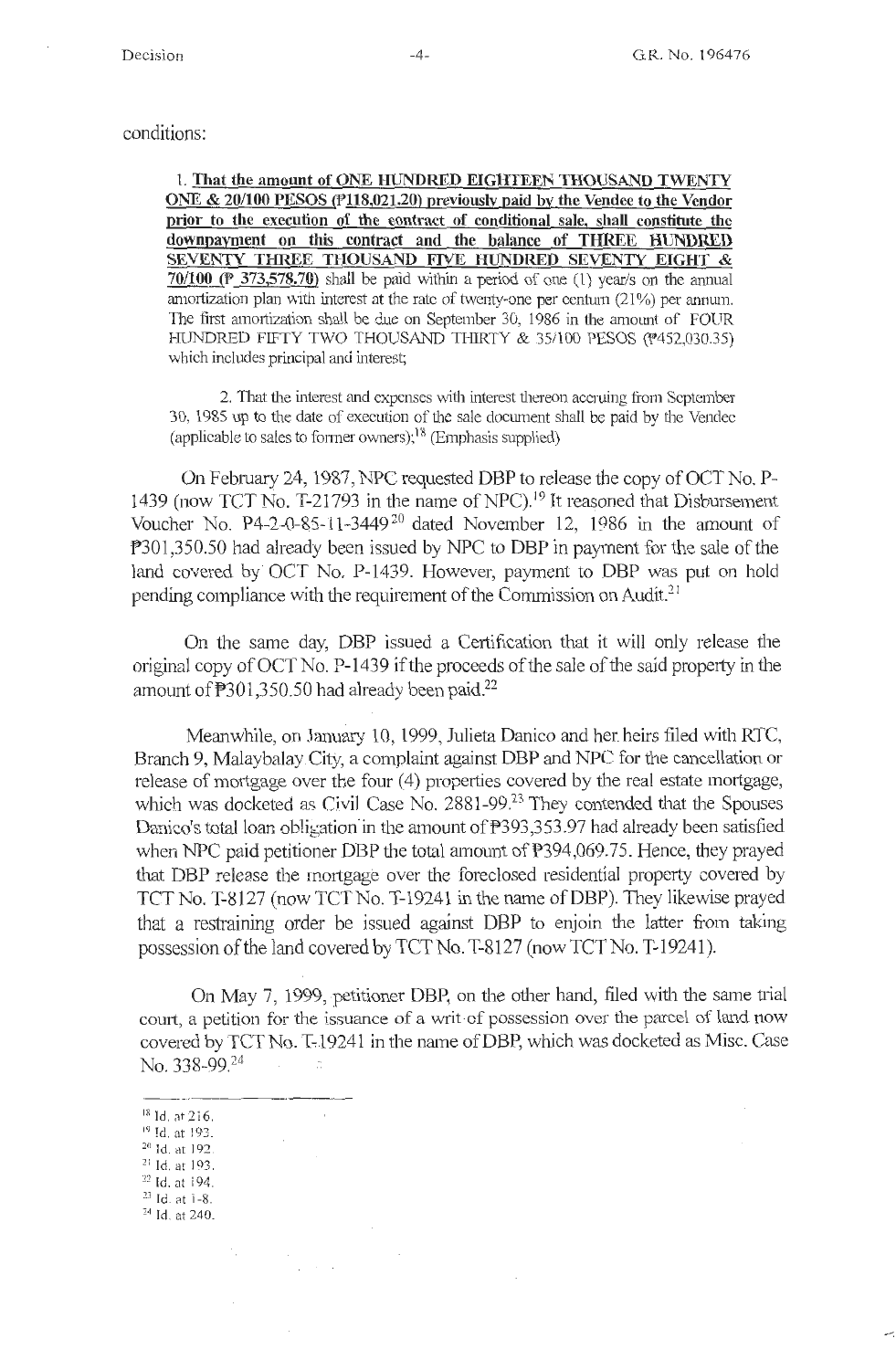On July 13, 1999, DBP filed its Answer with Affirmative Defenses, Counterclaim and Crossclaim.<sup>25</sup> DBP denied the allegations of Julieta and her heirs and averred that the Spouses Danico's total loan obligation in the amount of '?509,520.82 as per Statement of Account dated April 30, 1985 covered only the unforeclosed properties, namely, OCT No. P-1439, TCT No. T-3278 and OCT No. P-537 and not the property covered by TCT No. T-8127 (now TCT No. T-19241) since the latter was already foreclosed by DBP in 1982 even before NPC bought the real properties covered by OCT No. P-1439 and TCT No. T-3278 in 1985. It further denied receipt of payment from NPC of the amount  $P301,350.50$  and averred that the mere issuance by the latter of a disbursement voucher did not necessarily constitute payment of the total loan obligation unless tender of payment, in the form of cash or check, had been made by NPC to DBP.

On August 11, 1999, NPC filed its Answer<sup>26</sup> alleging that it already paid DBP the amount P301,350.50 as per Disbursement Voucher No. P4-2-0-85-11-3449 dated November 12, 1986 and Check No. 117684 issued in the name of DBP.

On May 19, 2000, the trial court ordered the joint trial of Misc. Case No. 338- 99 and Civil Case No. 2881-99.<sup>27</sup>

On November 10, 2000, the trial court issued a Pre-Trial Order with the following stipulation of facts:

1. That [Spouses Danico] obtained an agricultural loan from defendant DBP in the amount of  $P150,000.00 \times x \times x$  secured by a real estate mortgage on four (4) titled properties, three  $(3)$  of which were agricultural lands and one  $(1)$  was a residential land and a chattel mortgage over a tractor.

2. That [NPC] and [Spouses Danico] entered into a contract of sale over two (2) agricultural lands as aforementioned and it was agreed that the proceeds thereof will be used to pay [Daniel's] loan with the  $x \times DBP$ .

3. That [DBP] maintained that [it only received] the sum of  $P92,003.47$  out of the total proceeds of the sale x x x. Hence, the rest of the arnoum has to be accounted for. However,  $[NPC]$  is willing to pay the amount of  $P301,350.00$  for which it has already prepared a check which has become stale because it was never given to the DBP and that neither DBP took it from the [NPC].

4. At the time of the execution of the contract of sale over the two (2) agricultural lands the total pending account of the [Spouses Danico] with the  $x \times X$  DBP was in the amount of  $P509,520.82$  as of April 30, 1985, which x x x defendant NAPOCOR was ready to pay the amount of P301,350.00.

5. That Annex B to the complaint is a statement of account admittedly sent by defendant DBP to the [Spouses Danico] showing a balance only of  $\overline{P}393,353.90$ inclusive of interest as of the date of the statement of account x x x.

 $^{25}$  Id. at 37-43.<br> $^{26}$  Id. at 62-65.

<sup>&</sup>lt;sup>27</sup> Id. at 105.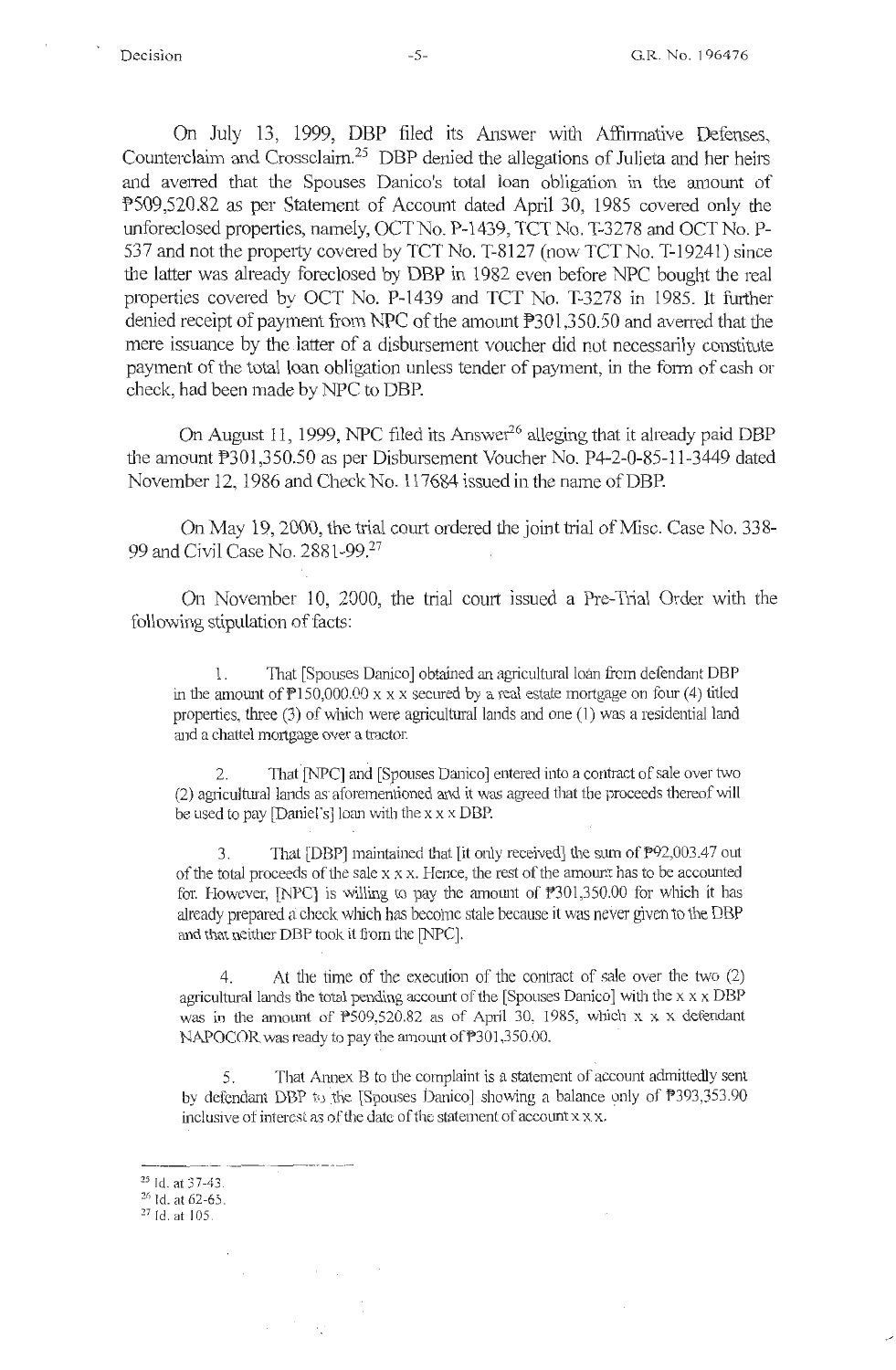6. That  $x \times x$  Annex B to the complaint  $x \times x$  refers to the account as of December 31, 1985; that the residential house at that time was already foreclosed by the DBP on August 6, 1982, now consolidated on September 12, 1983 under [DBP'S] name.

That  $x \times x$  the other collateral covered by OCT No. P-1439, TCT No. T-3278 and TCT No. T-537 (sic) and one unit Massey Fergusson agricultural tractor with trailer harrow and accessories remained unforeclosed up to the present time.

That the said three (3) unforeclosed real properties were all tenanted and presently covered by the Land Reform Program under PD No. 27 on July 12, 1982 as Annex D to the answer.

9. That on November 15, 1984 xx x Julieta xx x requested for statement of accOlmt of the two (2) unforeclosed real estate property covered by TCT No. T-3278 and OCT No. P-1439 which she alleged [have already been] paid by [NPC] and that according to her she will obtain a DAR clearance for that purpose.

10. That according to defendant DBP the total loan account of the foreclosed property as of April 30, 1985 amounted to  $P$ 509,520.82 x x x

11. That the amount of  $\text{\textdegree}301,350.00$  was not yet paid by defendant [NPC] to defendant DBP although the corresponding check voucher has already been prepared by [NPC]  $\times \times \times$ <sup>28</sup>

On March 1, 2001, the RTC issued an Order<sup>29</sup> holding in abeyance the trial of the case pending the tender of payment by NPC to DBP of the amount of P301,350.50.

On May 7, 2001, NPC filed a Manifestation<sup>30</sup> that the check in the total amount of P301,350.50 issued in the name of DBP was ready to be delivered to DBP provided that the latter surrender TCT No. T-21793 and TCT No. T-3278.

However, petitioner DBP refused to accept the check in the total amount of P301,350.50 on the ground that the said amount did not include the interest allegedly due. Thus, on June 28, 2001, the RTC ordered the consignment of the said check with DBP, Malaybalay City Branch which shall be under the name and custody of the RTC Clerk of Court, Branch 9, Malaybalay City.<sup>31</sup>

Thereafter, the parties filed their respective memoranda.

### **Ruling of the Regional Trial Court:**

2000年1月第5日

On January 2, 2003, the RTC rendered its Decision<sup>32</sup> declaring the extrajudicial foreclosure of TCT No<sup>r-8127</sup> and its subsequent consolidation under TCT No. T-19241 in the name of DBP as valid and legal. It also directed DBP to accept the amount of P301,350.50 as full payment of the Spouses Danico's loan obligation and

<sup>&</sup>lt;sup>28</sup> Id. at 127-128.

<sup>&</sup>lt;sup>29</sup> Id. at 130.<br><sup>30</sup> Id. at 143-144.<br><sup>31</sup> Id. at 146.

<sup>&</sup>lt;sup>32</sup> Id. at 234-245.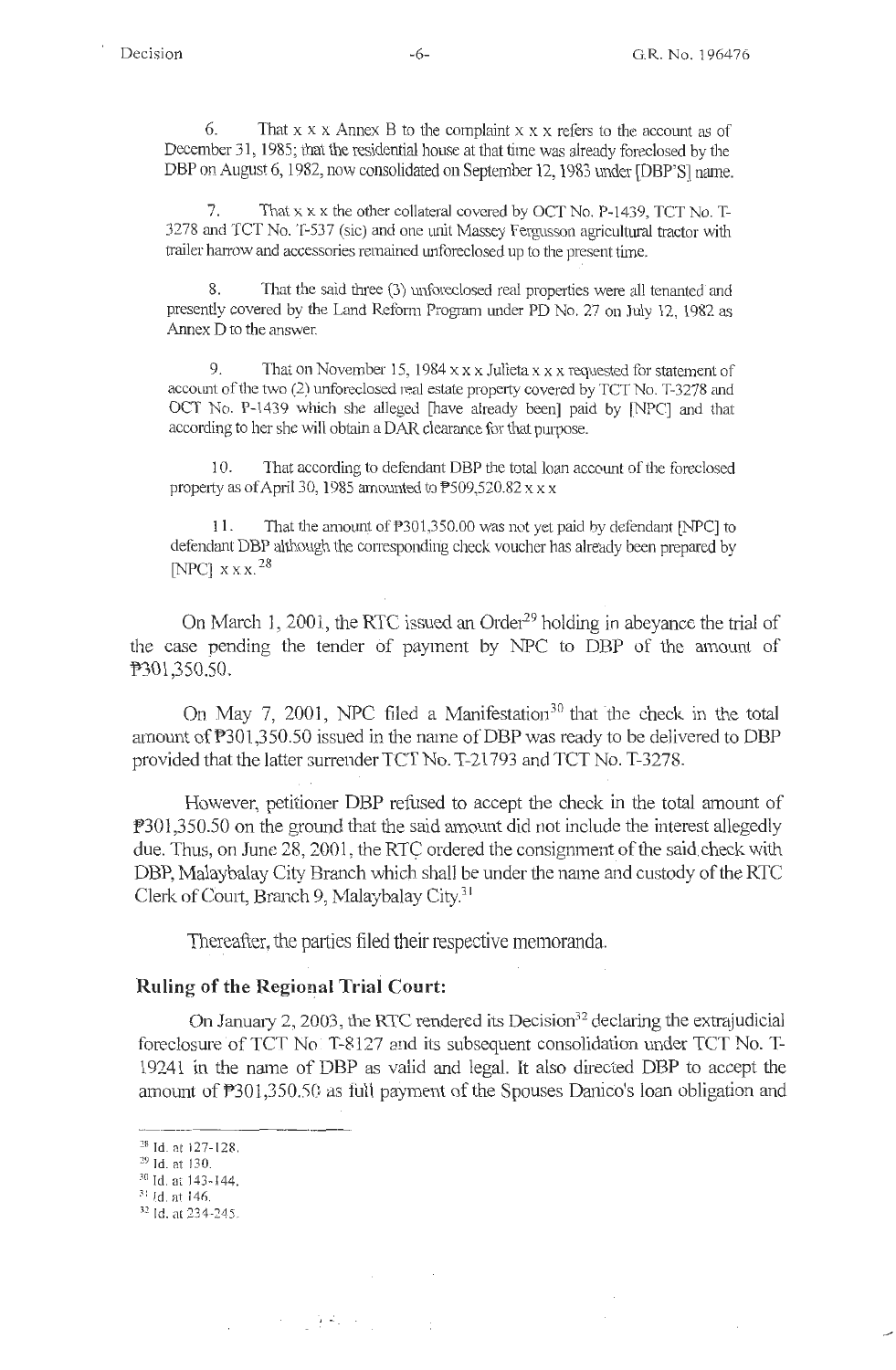declared NPC as without any liability.

Petitioner DBP and respondents heirs and Julieta filed an appeal<sup>33</sup> before the CA. On June 9, 2010, the heirs of Julieta filed a Notice of Death and Substitution of the Heirs<sup>34</sup> on account of Julieta's death on January 10, 2000.

### **Ruling of the Court of Appeals:**

On December 2, 2010, the CA rendered its assailed Decision<sup>35</sup> holding that respondent NPC's obligation to petitioner DBP was only P393,353.97 and not P509 ,320.82 by reason of the following: ( a) the two deeds of sale of the real properties covered by OCT No. P-1439 and TCT No. T-3278 stated that the obligation of the Spouses Danico as of December 31, 1985 was only P393,353.97; and (b) DBP's own admission in its Certification dated February 24, 1987 that it will only release the original copy of the OCT No. P-1439 upon payment by NPC of the amount of P301,350.50, which is the difference after deducting NPC's first payment of P92,003.47 from P393,353.97 which is the Spouses Danico's outstanding obligation as of December 31, 1985.

As to the DBP's contention that NPC is liable to pay interest, penalties and interest charges for the delay in the payment of P301.,350.50, the appellate court held that since DBP did not ask for interest charges when it signified its conformity with the two deeds of sale, it cannot now ask for the payment of interest. Neither can DBP claim interest pursuant. to the stipulation in \_the mortgage instrument stating that the vendee and vendor shall be jointly and severally liable for the said mortgage obligations including payment of interest because said provision applies only when the mortgagor conveys or encumbers the mortgaged properties without the written consent. of the mortgagee, which circumstance is not present in this case since DBP consented to the sale of the two mortgaged properties.

AJso, DBP carmot claim interest by reason. of delayed payment because it failed to present evidence that it extrajudicially demanded for the payment of the principal amount and its corresponding interest prior to NPC's tender of payment of the amount of P301,350.50.. Hence, petitioner DBP's appeal was denied.

The appeal of the heirs of Julieta was likewise denied by the CA for their failure to assail the ruling of the RTC regarding the validity and legality of the extrajudicial foreclosure of the parcel of land covered by TCT No. T-8127.

On January 18, 2011, petitioner **DBP** filed a Motion for Reconsideration but it was denied by the CA in its March 25, 2011 Resolution.<sup>36</sup>

Hence, this Petition.

- $33$  Id. at 249-251.
- 34 CA rollo, pp. 145-147.
- <sup>35</sup> Id. at 150-167.
- <sup>36</sup> Id., unpaginated.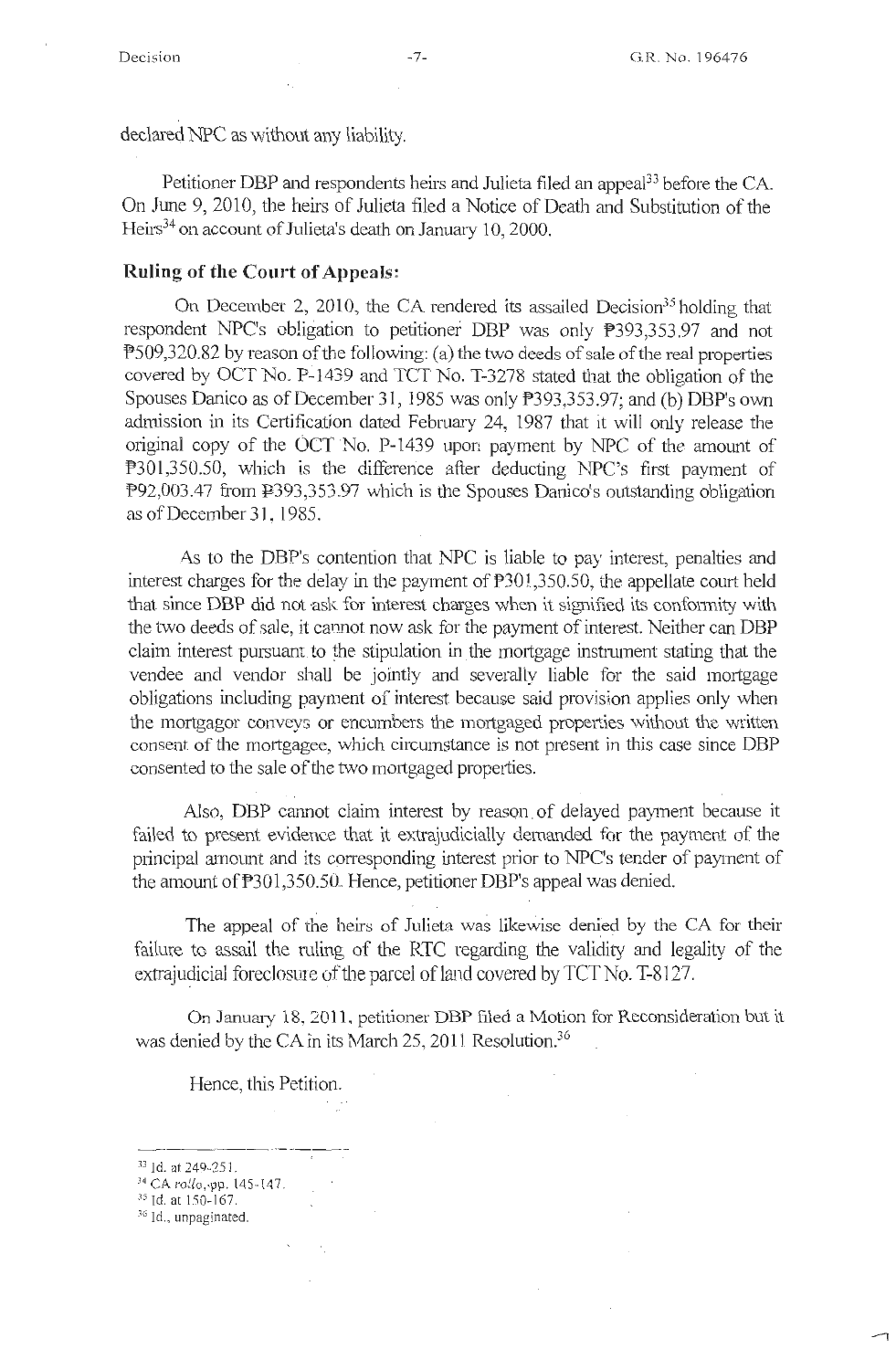#### **Issues**

The issues presented for Our resolution are as follows:

1. Is respondent NPC liable to pay the total amount of P902,674,79?; and

2. Is respondent NPC liable to pay interest and penalty charges?

### **The Court's Ruling**

At the outset, we state that the issue regarding the validity of the foreclosure by DBP of the REM over TCT. No. T-8127 has already been settled for failure of the heirs of Danico to file an appeal. It is settled that no affirmative relief can be granted to those parties who did not appeal.

DBP claims that there are two separate and distinct obligations, namely: (a) Contract Mortgage Receivable (CMR) agricultural account in the total amount of P393,353.97 as of December 31, 1985 as per Deed of Absolute Sale of Registered Land dated September 9, 1985; and (b) original loan account in the total amount of  $P509,320.82$  as of April 30, 1985 arising from the Deed of Absolute Sale of a Portion of Registered Land dated September 9, 1985. The CMR agricultural account pertains to the repurchase of TCT No. T-19241 ( originally TCT No. T-8127) by the Spouses Danico from petitioner DBP in the Deed of Conditional Sale dated October 10, 1985 while the original loan account pertains to the unforeclosed properties of the Spouses Danico by virtue of their original agricultural loan dated April 22, 1977. Thus, the total amount of obligation of the Spouses Danico to DBP is  $\overline{P}902,674.79$  excluding accrued interests and default charges.

DBP contends that as of December 31, 1985, the outstanding obligation of the Spouses Danico in their CMR agricultural account was  $P393,353.97$ , which amount ought to be paid in order for the mortgage to be cancelled and for TCT No. T-3278 to be released. However, respondent NPC belatedly paid only the amount of P92,003.47 as per Official Receipt No. 2205487 on November 17, 1986 instead of December 31, 1985 as per the Deed of Sale. The remaining amount of  $\text{\textdegree{}}301,350.50$  was tendered and consigned with the RTC Clerk of Court as reflected in the lower court's Order dated June 28, 2001. DBP argues that the failure of the Spouses Danico and respondent NPC to comply with their obligation to pay the total amount of  $P393,353.97$  on or before December 31, 1985 entitles DBP to claim interest and penalty charges.

Furthermore, DBP argues that the outstanding balance on the original loan obligation on the unforeclosed properties of the Spouses Danica was ?509,520.82 as of April 30, 1985, which amount has not yet been paid. In the Deed of Sale dated September 9, 1985, the sale consideration for a portion of Lot No. 857 covered by TCT No. T-3278 was  $P242,644.50$ . The parties admitted that Lot No. 857 was mortgaged with DBP in the total amount of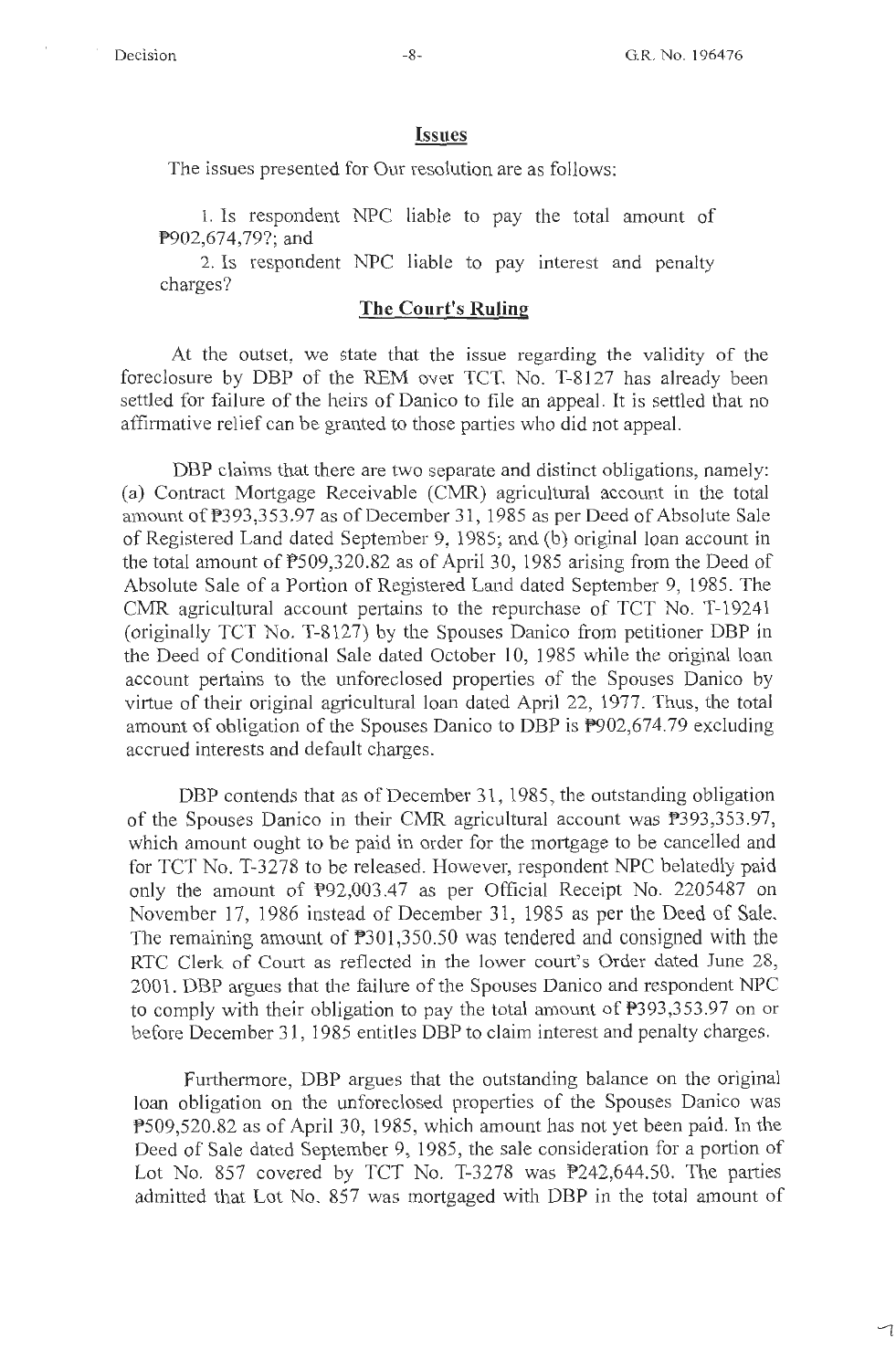P509,320.82, which amount ought be paid first for . the mortgage to be cancelled and the title to be released.

Based on the foregoing, DBP claims that the Spouses Danico had two separate and distinct loan obligations as shown in the two Statements of Accounts dated December 31, 1985 and April 30, 1985. Hence, DBP claims that the judgment award in the amount of P301 ,350.50 is insufficient to fully settle the total obligation in the amount of  $P902,674.79^{37}$ 

DBP maintains that its right to collect interests, penalty and other bank charges is anchored on the contract of agricultural loan and promissory note executed by the Spouses Danico on April 22, 1977. It claims that its conformity to the two Deeds of Sale did not in any way amend, modify nor divest it of its right to demand and collect interests and penalty charges when the NPC defaulted on its obligations as per the two Deeds of Sale.

Moreover, DBP argues that the Spouses Danico and the NPC were both aware of the stipulation in the Deed of Mortgage that:

The Mortgagor shall not sell, dispose of, mortgage, nor in any manner encumber the mortgage property without the written consent of the Mortgagee. If in spite of this stipulation the property is sold, the Vendee shall assume the mortgage in the terms and conditions under which it is constituted it being understood that the assumption by the Vendee shall not release the Vendor of his obligation to the Mortgagee; on the contrary, both Vendor and Vendee shall be jointly and severally liable for said mortgage obligation. In case a second mortgage of other involuntary encumbrance is constituted, the second Mortgagee or junior encumbrances shall recognize the existing mortgage in favor of the Mortgagee as first lien and shall further agree, promise and bind himself to recognize and consider the extension of any term of said mortgage by the Mortgagee in favor of the Mortgagor or a new mortgage covering the same property to be executed by said Mortgagor in favor of the Mortgagee as first and superior encumbrance. $38$ 

DBP further argues that since NPC and the Spouses Danico failed to comply with the two Deeds of Sale by delivering the proceeds of the sale and applying the same on their loan accounts, DBP's consent to the Deeds of Sale is deemed not to have been given which renders the above-quoted provision instantly applicable to the present case. As a result, both NPC as vendee, and the Spouses Danico as vendors, shall be jointly and severally liable for the mortgage obligation including interests and penalty charges for default payment.

On the other hand, NPC contends that the Deed of Sale involving the land covered by OCT No. P-1439 provides no stipulation as to the payment of interest which renders DBP's claim for interest without legal basis. Moreover, NPC argues that DBP cannot invoke the applicability of the Deed of Mortgage

 $37$  P393,353.97 + P509,320.827.

 $18$  Records, p. 44.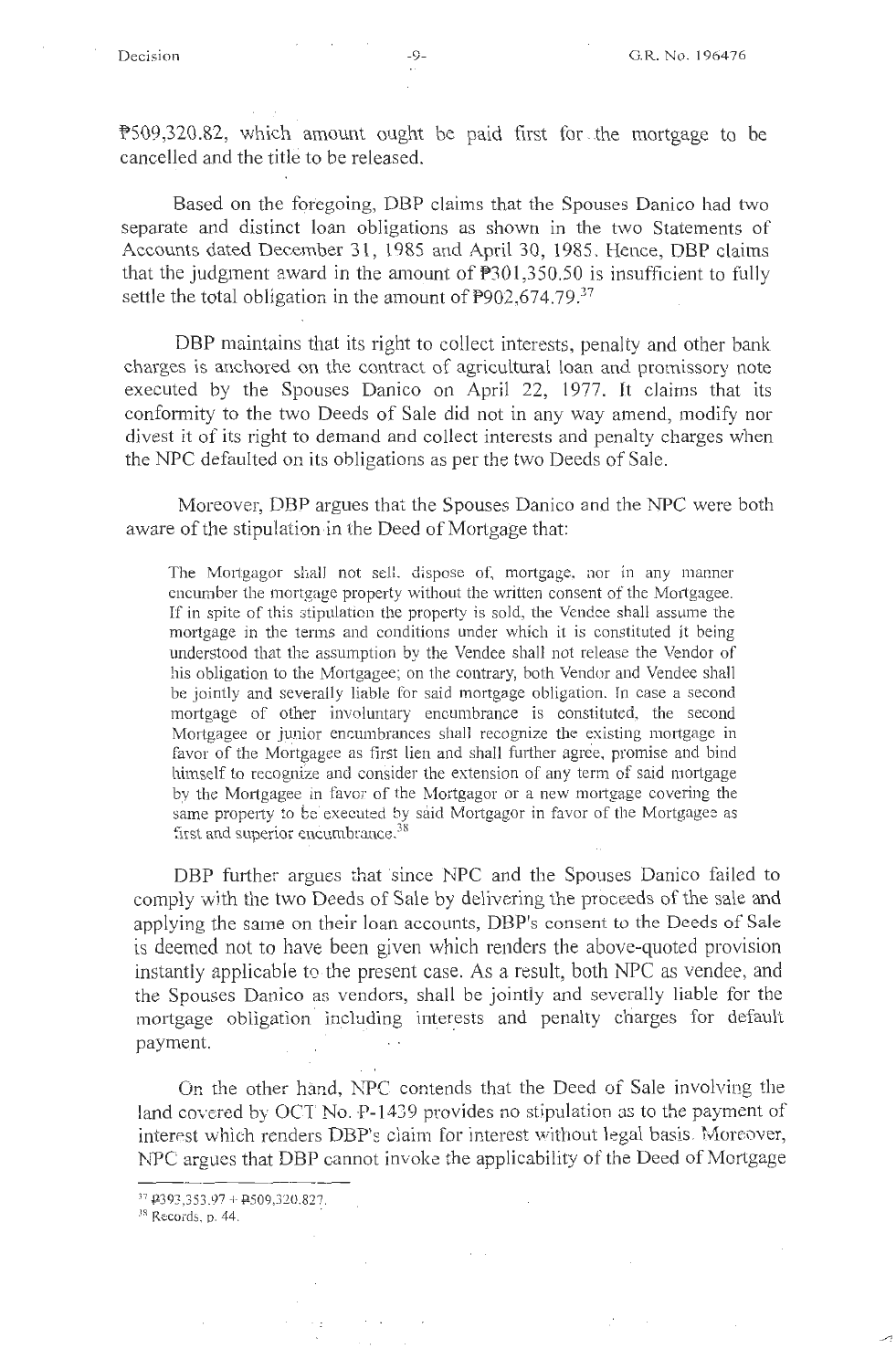$\sim 10^7$ 

ᅿ

to collect interest because the two deeds of sale between NPC and the Spouses Danico were executed with the express conformity of DBP as stipulated therein. Thus, petitioner DBP cannot now impugn the deeds of sale which it willingly consented to.

Moreover, NPC claims that from the moment petitioner DBP gave its consent, the latter is bound to fulfill what was expressly stipulated and its consequences. Also, the deeds of sale do not contain any reservation of ownership in case of failure of delivery of payment.

We partly agree with petitioner DBP.

### *ls NPC liable to pay DBP the total amount of*  $\text{\textsterling}902,674.79$ *?*

A perusal of the records would reveal. that the parties entered into two deeds of sale, nameiy: (a) Deed of Absolute Sale of Registered Land (first deed of sale) dated September 9, 1985 with a total consideration of  $P511,290.00$  involving Lot No. 861 covered by OCT No. P-1439;<sup>39</sup> and (b) Deed of Absolute Sale of a Portion of Registered Land (second deed of sale) dated September 9, 1985 with a total consideration of  $P242,644.50^{40}$  referring to a portion of Lot No. 857 which is covered by TCT No. T-3278. Notably, these two lots were part of the properties subject of the REM to secure the Spouses Danico's original agricultural loan with DBP executed on April 22, 1977.

The first deed of sale contains a stipulation that Lot No. 861 covered by OCT No. P-1439 and reflected in the Statement of Account as of December 31, 1985, is presently ·mortgaged with petitioner DBP in the total amount of  $P393,353.97$ . It is worth noting that the amount  $P393,353.97<sup>41</sup>$  stated in the Statement of Account as of December 31, 1985 corresponds to the consideration in the Deed of Conditional Sale of TCT No. T-8127 (now T-19241) executed by DBP and the Danicos with P373,578.80 as the remaining balance and  $P19,775.17$  as the interest on the unmatured principal, to wit:

### *Deed of Conditional Sale dated October I 0, l 985*

1. That the amount of ONE HUNDRED EIGHTEEN THOUSAND TWENTY ONE & 20/100 PESOS (Pl 18,021.20) previously paid by the Vendee 1:o the Vendor prior to the execution of the contract of conditional sale, shall constitute the downpayment on this contract and the balance of THREE HUNDRED SEVENTY THREE THOUSAND **FIVE HUNDRED SEVENTY EIGHT (P373,578.70)** shall be paid within a period of one (1) year/s on the annual amortization plan with interest at the rate of twenty-one **filtr centum (21%) per annum.** The first amortization shall be due on September 30, 1986 FOUR HUNDRED TWO THOUSAND THIRTY & 35/100 PESOS (P52,030.35)

 $\mathcal{L}_\mathrm{c}$  and  $\mathcal{L}_\mathrm{c}$ 

 $\mathcal{L}^{\text{max}}(\mathcal{L}^{\text{max}})$  , where  $\mathcal{L}^{\text{max}}(\mathcal{L}^{\text{max}})$ 

大雪  $\alpha$  ,  $\beta$  $\mathcal{V}_\mathrm{c}=\mathcal{V}$ 

 $\frac{39}{40}$  Id. at 183-184.<br> $\frac{40}{40}$  Id. at 185-186.

 $41$   $+373,578.80 + +19.775.17$  (interest on unmatured principal) =  $+393,353.97$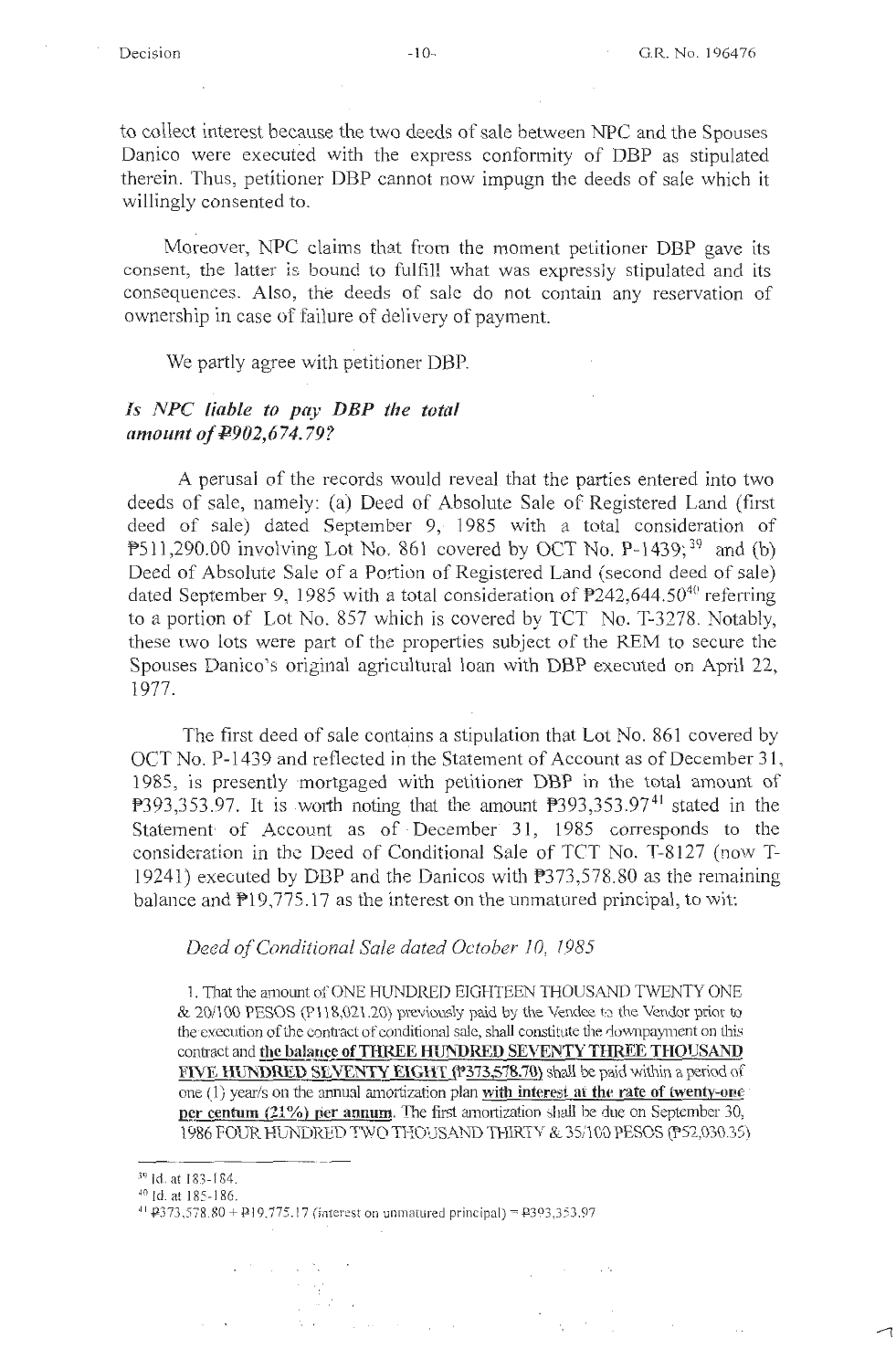which includes principal and interest;<sup>42</sup> [Emphasis supplied.]

*Statement of Account as of December 31, 1985*  **xxxx** 

UNMATURED Principal portion . . . . . . . . . . . . . 9373,578.80 Interest on unmatured principal .  $19,775.17$  P393,353.97<sup>43</sup>

According to the DBP, the amount indicated in the Statement of Account as of December 31, 1985 refers to the loan obligation of the Spouses Danico under the Deed of Conditional Sale or the CMR agricultural loan to repurchase TCT No. T-8127 (now TCT No. T-19241 ). The deed of sale further stipulates that after paying the tenants, real property tax and capital gains tax, the remaining amount from the proceeds of the sale, that is,  $P511,290.00$ , shall be remitted to DBP in payment for the Spouses Danico's obligation as per the Statement of Account as of December 31, 1985. The first deed of sale also mentioned that the balance of the proceeds of the sale of Lot No. 861 which is covered by OCT No. P-1439 shall be applied to the remaining balance of Daniel Danico's loan secured by his other parcel of land, that is, a portion of Lot No. 857 covered by TCT No. T-3278, which is likewise purchased and acquired by respondent NPC. The first deed of sale provides, thus:

That pursuant to the Statement of Account and Certification issued by the DEVELOPMENT BANK OF THE PHILIPPINES, Malaybalay Branch, Malaybalay, Bukidnon, a copy of which is hereto attached to form part and integral hereof, **the herein aforementioned parcel of land is presently mortgaged at said bank at a total amount of P393,353.97, account as of December 31, 1985, that the consideration of the sale shall be that the remaining amount of the proceeds of the sale of the above-mentioned lot**  after paying the herein tenants and the Realty Taxes (sic) and Capital Gain Tax to the concerned parties, **whatever amount left be paid and issued in separate check to the herein DEVELOPMENT BANK OF THE PHILIPPINES;** 

**That the herein Vendee, DANIEL DANICO, agrees and hereby agree that the remaining balance of his mortgaged loan/mortgaged amount to DBP, be also deducted and applied on his other parcel of land, identified as Lot**  No. 857, Pls-9, covered by TCT No. T-3278, which said particular parcel of land is also to be affected, acquired and purchased by NATIONAL POWER CORPORATION for its RESERVOIR AREA, for its Pulangi IV-HE Project at Maramag, Bukidnon;<sup>44</sup> [Emphasis supplied.]

On the other hand, the second deed of sale provides that as of April 30, 1985, Lot No. 857 is presently mortgaged to petitioner DBP for P509,320.82. It further provides that the balance of the proceeds in the first deed of sale shall be applied to this mortgage loan as per Statement of Account as of April

<sup>42</sup> Records, p. 216.<br> $43$  Id. at 187.<br> $44$  Id. at 184.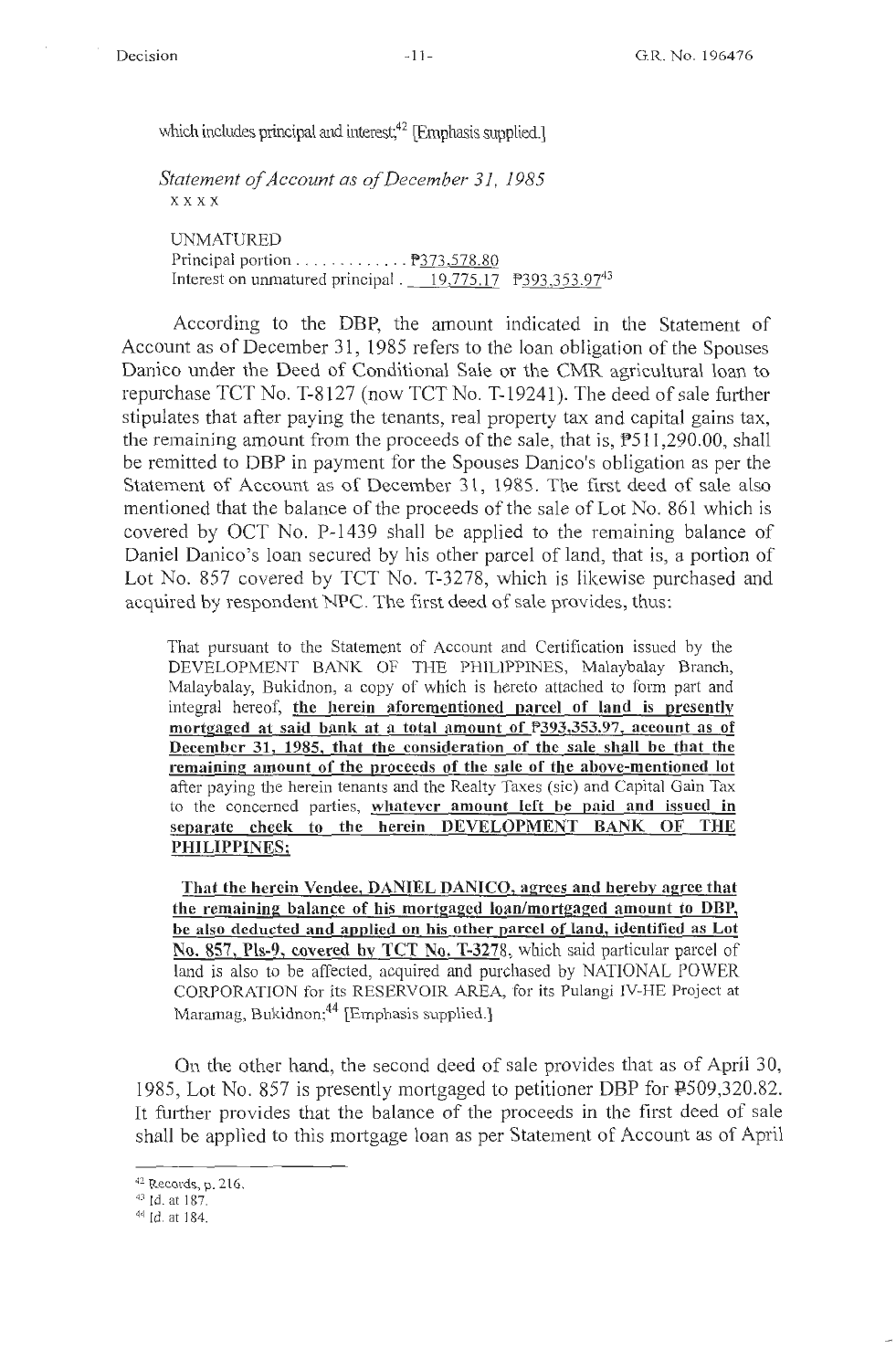$30, 1985$ , that is,  $P509, 320.82$ . Any remaining unpaid amount shall be paid out of the proceeds of the sale of a portion of Lot No. 857, that is,  $P$ 242,644.50. Thus, the second deed of sale provides that:

That pursuant to the Statement of Account and Certification issued by the DEVELOPMENT BANK OF THE PHILIPPINES, Malaybalay Branch, Malaybalay, Bukidnon, a copy of which is hereto attached to form part and integral hereof, **the herein aforementioned parcel of land is presentlv**  mortgaged at said bank at a total cost of **P509,320.82**, account as of April **30, 1985, that the consideration of the sale shall be that whatever be the remaining amount unpaid after the proceeds of another parcel of land had been applied to the said mortgaged loan to the herein bank, the remaining amount unpaid shall all be fully paid and consumated (sic) out of the proceeds of the aforementioned parcel of land herein conveyed,** and same shall be issued in separate check in favor of the herein bank;

That the other parcel of land owned by the herein named Vendor is also affected by the NATIONAL POWER CORPORATION'S Reservoir Area, and same is acquired and purchased by the herein corporation, **that the proceeds of the sale of said land had been applied to the loan/mortgaged amount of the Vendor to the herein DEVELOPMENT BANK OF THE PHILIPPINES, identified as Lot No. 861, Pls-9, with a total area of 113,620 square meters fully acquired and purchased by the NATIONAL POWER CORPORATION;45** [Emphasis supplied.)

In fine, the NPC and the Spouses Danico entered into two deeds of sale and stipulated that of the two Statements of Account, the Statement of Account as of December 31, 1985 pertained to the first deed of sale while the Statement of Account as of April 30, 1985 pertained to the second deed of sale. Contrary to the ruling of the CA, the two deeds of sale are clear and unambiguous as to the existence of the two statements of account. In fact, both the Spouses Danico and the NPC adhered and agreed to the terms, conditions and stipulations embodied in the two deeds of sale knowing fully well the existence of the two statements of account.

Article 1370 of the Civil Code provides that if the terms of a contract are clear and leave no doubt upon the intention of the contracting parties, the literal meaning of its stipulation shall control.46 If, indeed, the stipulations in the said two deeds of sale did not express the true intention of the parties, both the Spouses Danico and the NPC could have filed the corresponding action for reformation of the contract. But they did not do so. Besides, both deeds of sale had been executed on the same day, that is, on September 9, 1985. Thus, the parties knew at the time of their execution the existence of the two Statements of Account as stipulated in the contracts. They cannot now impugn the existence of Statement of Account as of April 30, 1985 when the words of both contracts are clear and readily understandable. The contract is the law between the parties. Thus, it should be interpreted according to their literal

<sup>45</sup> Id. at 186.

<sup>&</sup>lt;sup>46</sup> Buce v. Court of Appeals, 387 Phil. 897, 905 (2000).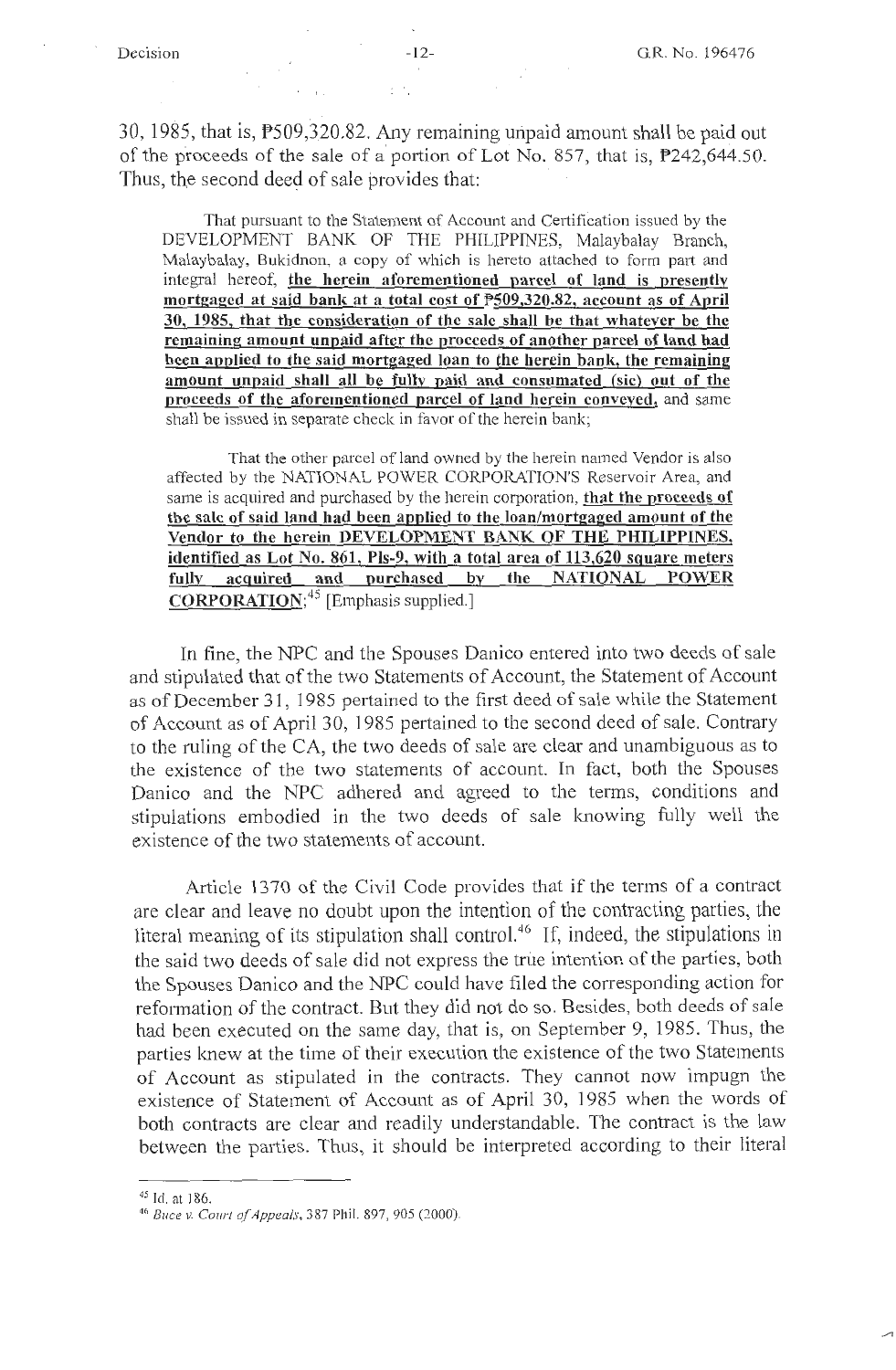meaning and should not be interpreted beyond their obvious intendment.

This is notwithstanding the fact that DBP only referred to the Statement of Account as of December 31, 1985 in its Certification dated February 24, 1987 which states that it would only release the original copy of OCT No. P-1439 upon payment of the sale proceeds of the said property in the amount of P301,350.50. Even though the said Certification did not mention the Statement of Account as of April 30, 1985, it cannot be assumed from the said omission that the obligation of the Spouses Danico and the NPC pertained only to the Statement of Account as of December 31, 1985. It bears stressing that DBP simply mentioned the Statement of Account as of December 31, 1985 as it pertained to the release of OCT No. P-1439 which is the subject of the first deed of sale. As to the second deed of sale covered by TCT No. T-3278, the title is still with petitioner DBP as per Letter dated December 4, 1997 sent by petitioner DBP to respondent NPC.

Also, it is worth noting that in the Disbursement Voucher No. P4-2-0-85 l l-3449 dated November 12, 1986, the proceeds of the sale of Lot No. 861 covered by OCT No. P-1439 (first deed of sale) were distributed in the following manner: $47$ 

Sale Consideration of Lot No. 861 \\ \ \ \ \ 511,290.00 (OCT No. P-1439) Less: a) Daniel Danica (Capital Gain Tax, P 96,319.50 Documentary Stamp Tax and Certification Fee) b) Various Heirs of V. Lubos c) Clodualdo Emeterio - Tenant TOTAL Pl 00,000.00 P 13,620.00 P 301,350.50

The remaining amount of  $P301,350.50$  is the amount to be delivered to DBP as payment for the obligation of the Spouses Danico in the total amount of P393,353 .97 pursuant to the Statement of Account as of December 31, 1985. This amount of P301,350.50 had already been consigned by respondent NPC with the RTC Clerk of Court, Branch 9, Malaybalay City per the June 28, 2001 Order of the RTC.

However, the records are bereft of any evidence as to what happened to the second deed of sale. The only fact proven is that out of the proceeds of the second deed of sale in the total amount of P242,644.50, P92,003 .47 had been paid and applied to the Spouses Danica's obligation in the total amount of ?393,353.97 as per Statement of Account as of December 31, 1985. The records is silent as to the whereabouts of the remaining amount of Pl50,641.03. In fact, NPC persistently insisted that their only obligation to DBP is the amount of P393,353.97 as shown in the Statement of Account as of December 31, 1985. No other evidence was submitted to prove that

<sup>47</sup> Records, p. 191.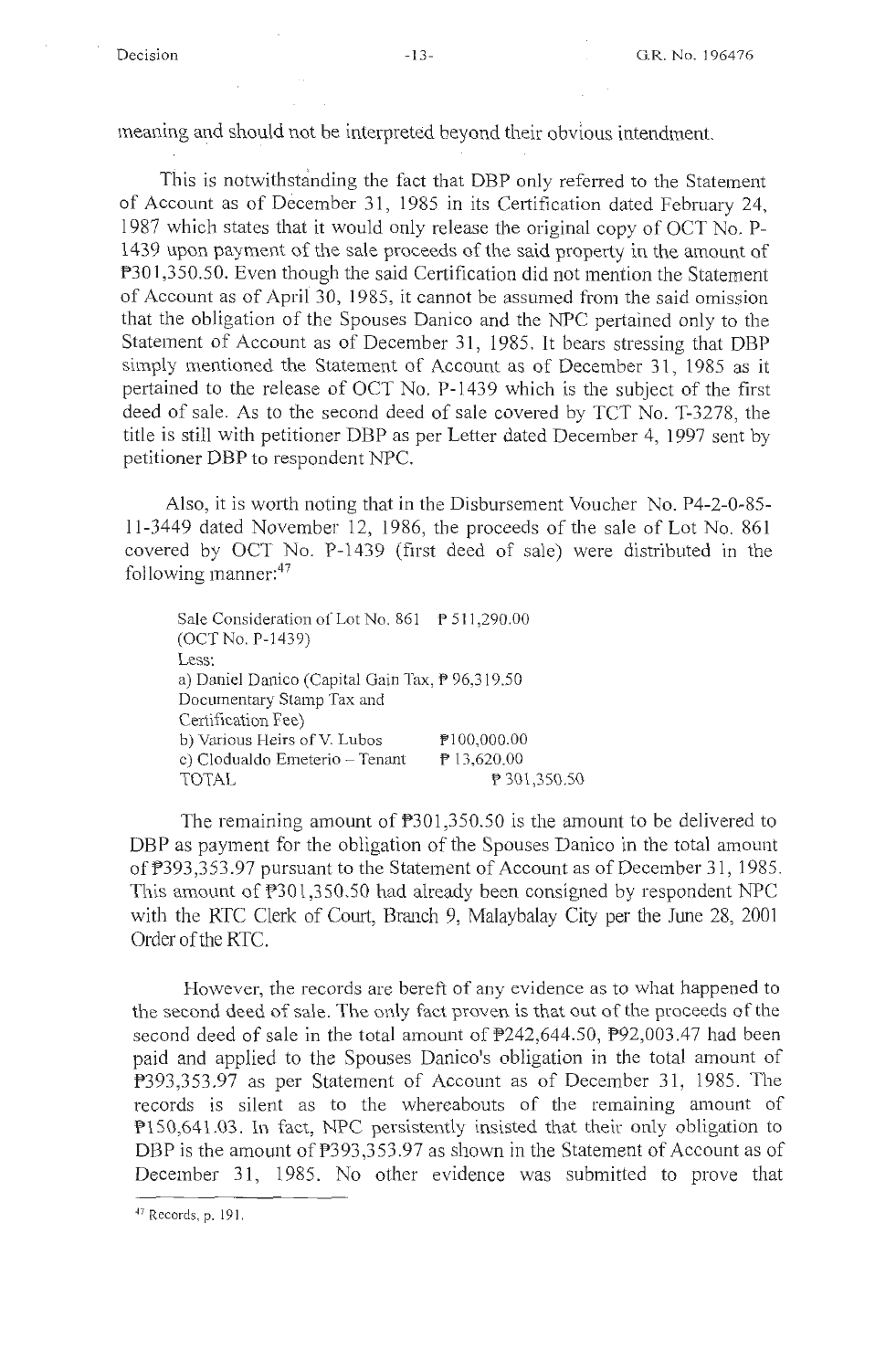respondent NPC paid the remaining consideration of the second deed of sale in the total amount of  $P150,641.03$  to either petitioner DBP or the Spouses Danico.

Nonetheless, NPC cannot be held liable for the total amount of P509,320.82 as per Statement of Account as of April 30, ] 985. Its obligation is only up the extent of the selling price of the two lots. The two deeds of sale are clear that NPC's obligation pertains only to the purchase of Lot No. 861 covered by OCT No. P-1439 and Lot No. 857-B covered by TCT No. T-3278, to wit:

#### *First Deed of Sale*

1, DANIEL DANJCO, xx x mm.Tied to JULIETA LUBOS DANICO, x x x **for**  and in consideration of the sum of FIVE HUNDRED ELEVEN THOUSAND **TWO HUNDRED NINETY PESOS ONLY (P511,290.00), Philippine Currency, x x** x do hereby SELL, TRANSFER AND CONVEY unto the said NATIONAL POWER CORPORATION, xx x that certain parcel of land belonging to me xx x with **TCT No. P-1439** (sic)  $x \times x^{48}$  [Emphasis supplied.]

#### *Second Deed of Sale*

I, DANIEL DANICO, x x x married to JULIETA LUBOS DANICO, x x x for **and in consideration of the sum of TWO HUNDRED FOURTY TWO THOUSAND SIX HUNDRED FOUR.TY FOUR PESOS** & **50/100 ONLY {P242,644.50),** x x x do hereby SELL, TRANSFER AND CONVEY unto the said NATIONAL POWER CORPORATION, x x x that certain parcel of land x x x with **TCT No. T-3278**  $x \times x^{49}$  [Emphasis supplied.]

Under the deeds of sale, the proceeds of the sale shall be applied to the outstanding loan obligation of the Spouses Danico. However, NPC cannot be held liable in case the proceeds of the sale of the subject properties are insufficient to satisfy the total loan obligation of Spouses Danico.

The two deeds of sale very clearly indicate that NPC did not expressly assume the obligations of the Spouses Danico under the agricultural loan dated April 22, 1977 and the Deed of Conditional Sale dated October 10, 1985. It merely intended to purchase and acquire the two subject lots of the Spouses Danico which happened to be mortgaged with the DBP. In fact, DBP signified its approval and conformity to the said deeds of sale, to wit:

### *First Deed of Sale*

That the herein **DEVELOPMENT BANK OF THE PHILIPPINES,**  xx x **shall signify its conformity in this Deed of Absolute Sale of Registered Land** and hereby consents to the annotation of this instrument in the said TCT No. P-1439, and shall also conform and consent to the issuance of a new TCT

<sup>48</sup>Id. at 183.

<sup>49</sup>Id. at 185.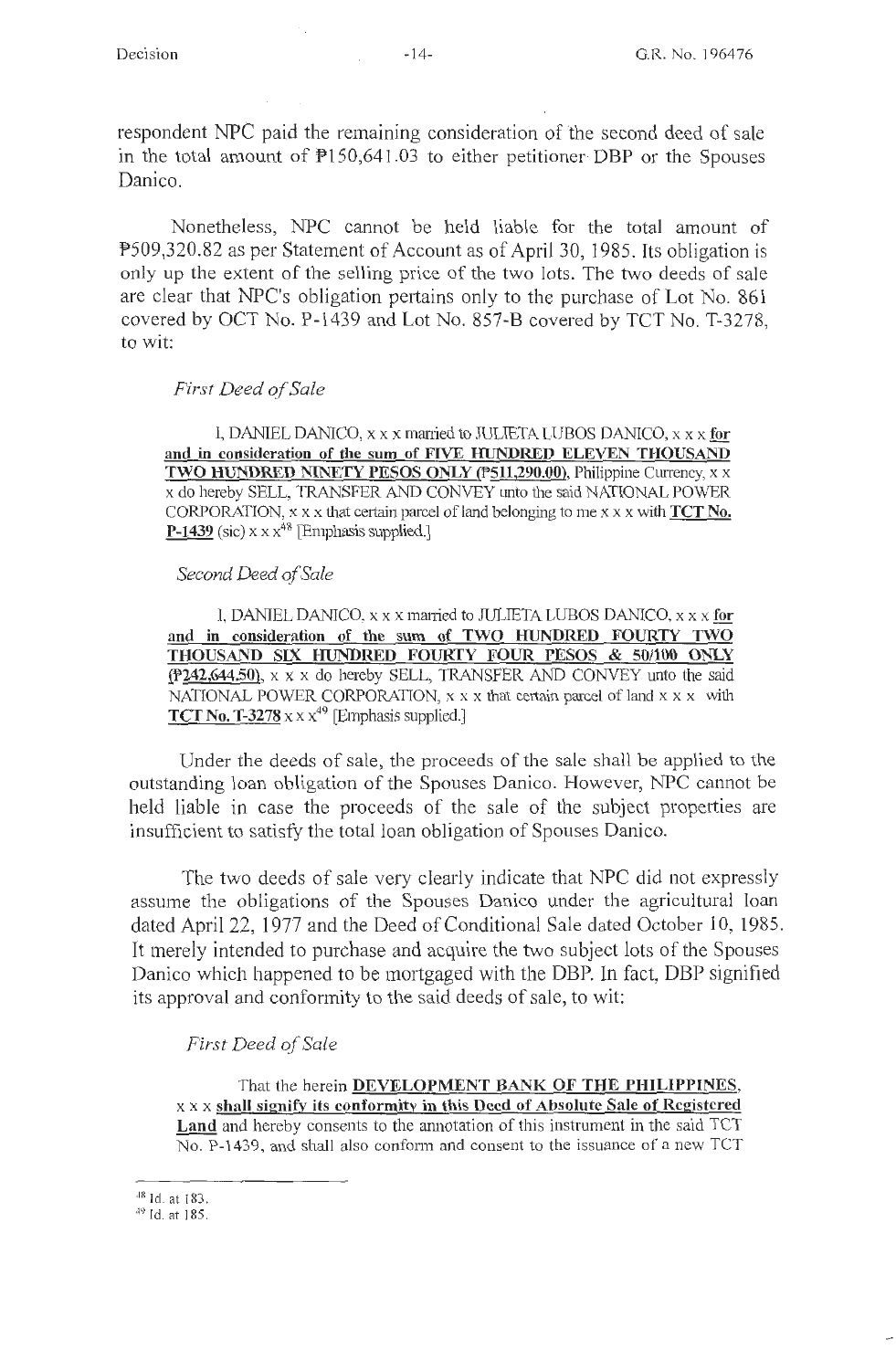in the name of the NATIONAL POWER CORPORATION upon full payment of the purchase price;<sup>50</sup> [Emphasis supplied.]

## *Second Deed of Sale*

That the herein **DEVELOPMENT BANK OF THE PHILIPPINES,** xx x **shall signify its conformity in this Deed of Absolute Sale of a Portion of Registered Land** and hereby consent to the annotation of this instrument in the said TCT No. T-3278; upon full payment of the purchase price;<sup>51</sup> [Emphasis] supplied.]

Nowhere is it stated in the said deeds of sale that respondent NPC assumed the total obligation of the Spouses Danico. Hence, based on the foregoing, respondent NPC is liable to pay DBP only the following amounts: (a)  $P301,350.50$  out of the proceeds of the first deed of sale in the fulfillment of the obligation of the Spouses Danico in the total amount of P393,353.97 as per Statement of Account as of December 31, 1985; and (b) Pl 50,641.03 out of the proceeds of the second deed of sale in the fulfillment of the Spouses Danico's obligation in the total amount of P509,320.82 as per Statement of Account as of April 30, 1985.

#### *Is NPC liable to pay interest?*

As to respondent NPC's liability to pay interest, Article 1956 of the Civil Code states that no interest shall be due unless it has been expressly stipulated in writing. As can be gleaned from the foregoing provision, payment of monetary interest is allowed only if: ( 1) there was an express stipulation for the payment of interest; and (2) the agreement for the payment of interest was reduced in writing. The concurrence of the two conditions is required for the payment of monetary interest. Thus, We have held that collection of interest without any stipulation therefor in writing is prohibited by law. 52

In the case at bar, it is clearly apparent that the two deeds of sale do not contain any stipulation as to the payment of monetary interest. Contrary to the contention of petitioner DBP, the stipulation as to interest in the original agricultural loan dated April 22, 1977 and the Deed of Conditional Sale dated October 10, 1985 are not applicable to NPC as the latter is not privy to the said contracts. DBP also approved and agreed with the terms and conditions of the two deeds of sale which make the below-quoted provisions of the mortgage instrument inapplicable as NPC's purchase of the two mortgaged properties were made with petitioner DBP's written consent, to wit:

#### **The Mortgagor shall not sell, dispose of, mortgage, nor in anv manner encumber the mortgage property without the written consent of**

 $\frac{50}{10}$  1d. at 184.

<sup>52</sup> Philippine National Bank v. Heirs of Spouses Alonday, 797 Phil. 152, 165-166 (2016) citing Siga-an v. *Villanueva,* 596 Phil. 760 (2009).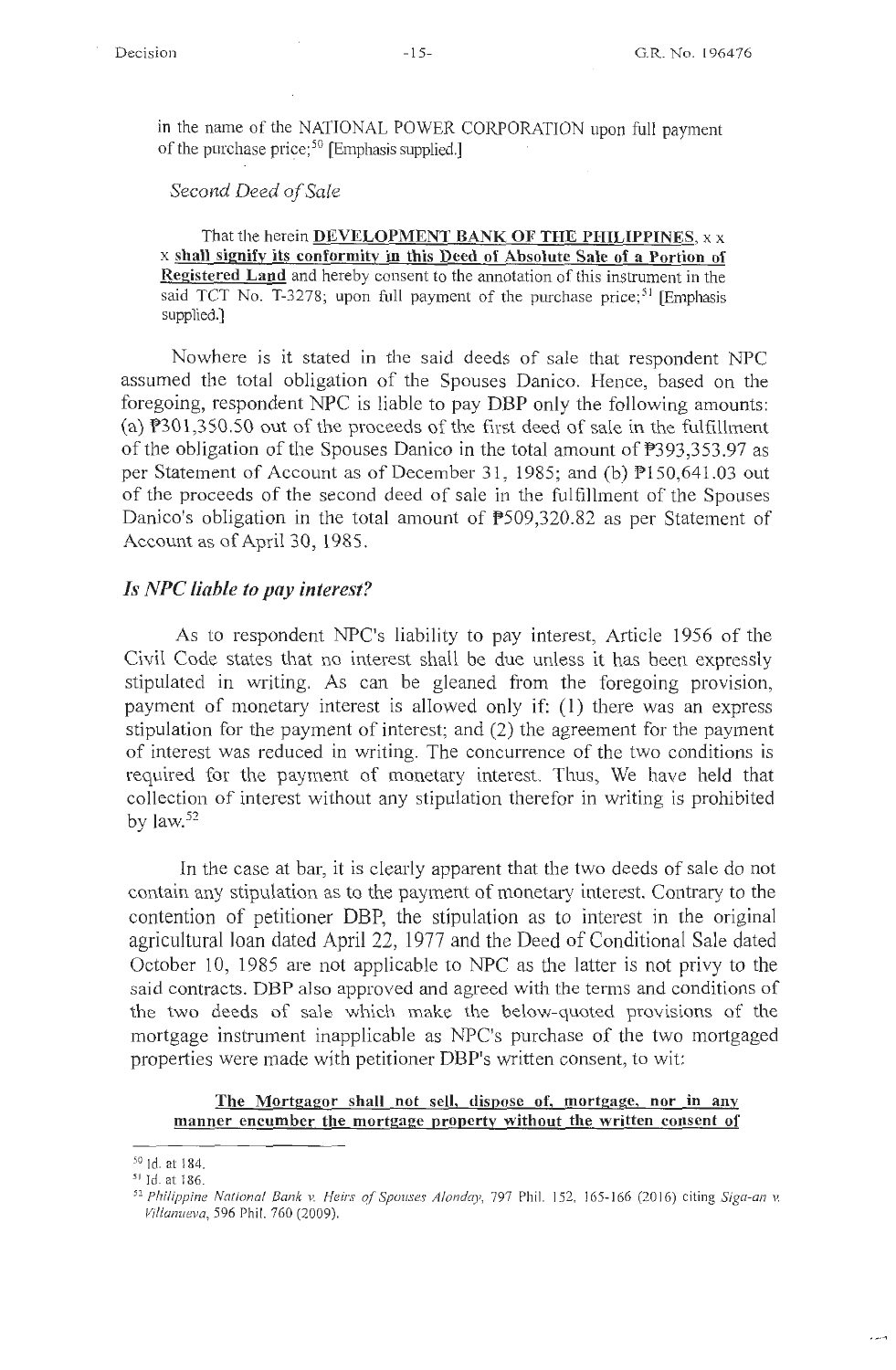**the Mortgagee.** If **in spite of this stipulation the property** is **sold, the Vendee shall assume the mortgage in the terms and conditions under which it is**  constituted it being understood that the assumption by the Vendee shall not **release the Vendor of his obligation to the Mortgagee; on the contrary, both Vendor and Vendee shall be jointly and severally liable for said mortgage obligation.** In case a second mortgage of other involuntary encumbrance is constituted, the second Mortgagee or junior encumbrances shall recognize the existing mortgage in favor of the Mortgagee as first lien and shall further agree, promise and bind himself to recognize and consider the extension of any term of said mortgage by the Mortgagee in favor of the Mortgagor or a new mortgage covering the same property to be executed by said Mortgagor in favor of the Mortgagee as first and superior encumbrance.<sup>53</sup> [Emphasis supplied.]

Moreover, the two deeds of sale contain no provision that NPC expressly assumed the loan obligation of the Spouses Danico. As correctly ruled by the CA:

Also, We agree with the OSG that DBP could neither claim interest from NPC by reason of the provision/stipulation in the mortgage instrument between the spouses Danica and DBP that the vendee and vendor shall be jointly and severally liable for the said mortgage obligations including payment of interest because said provision applies only when the mortgagor conveys or encumbers the mortgaged properties without the written consent of the mortgagee, which circumstance is not obtaining in the instant case since DBP signified its consent to the sale of the two mortgaged properties.<sup>54</sup>

As to DBP's claim for interest by reason of NPC's delay in the payment of the purchase price of the two deeds of sale, We hold that the interest accrues only from the time judicial or extrajudicial demand is made.<sup>55</sup> However, a thorough review of the records would reveal that petitioner DBP failed to make any extrajudicial demand for the payment of the purchase of price of the two deeds of sale. Again, as correctly observed by the appellate court:

Moreover, DBP can neither claim interest by reason of delayed payment, since it failed to present evidence that it made any extrajudicial demand upon NPC for the payment of the principal amount and interest prior to the tender of payment of the balance of P301,350.50 by NPC. **Verilv, the DBP Certifications dated 24 February 1987 and 22 .June 1999 cannot, in any way, be construed as demand letters as said certifications did not demand that NPC should pay the remaining balance but merely acknowledged that it has not yet received the balance of P310,350.50 (sic). Also, DBP's letters to NPC's Regional Manager dated 4 December 1997 and 25 March 1999 did not demand for payment, rather, said letters merely asked for "clarification" on the transactions regarding the sale of the parcels of land covered by OCT No. P-1439 and TCT No. T-3278.56** [Emphasis supplied.]

Although petitioner DBP judicially demanded payment through its Answer with Counterclaim and Crossclaim, the consequent tender of payment

<sup>53</sup> Records, p. 44.

<sup>5</sup> ' <sup>1</sup>CA *rollo,* p. 164.

*<sup>55</sup>*CIVILCODE,Article 1169.

<sup>&</sup>lt;sup>56</sup> CA *rollo*, p. 165.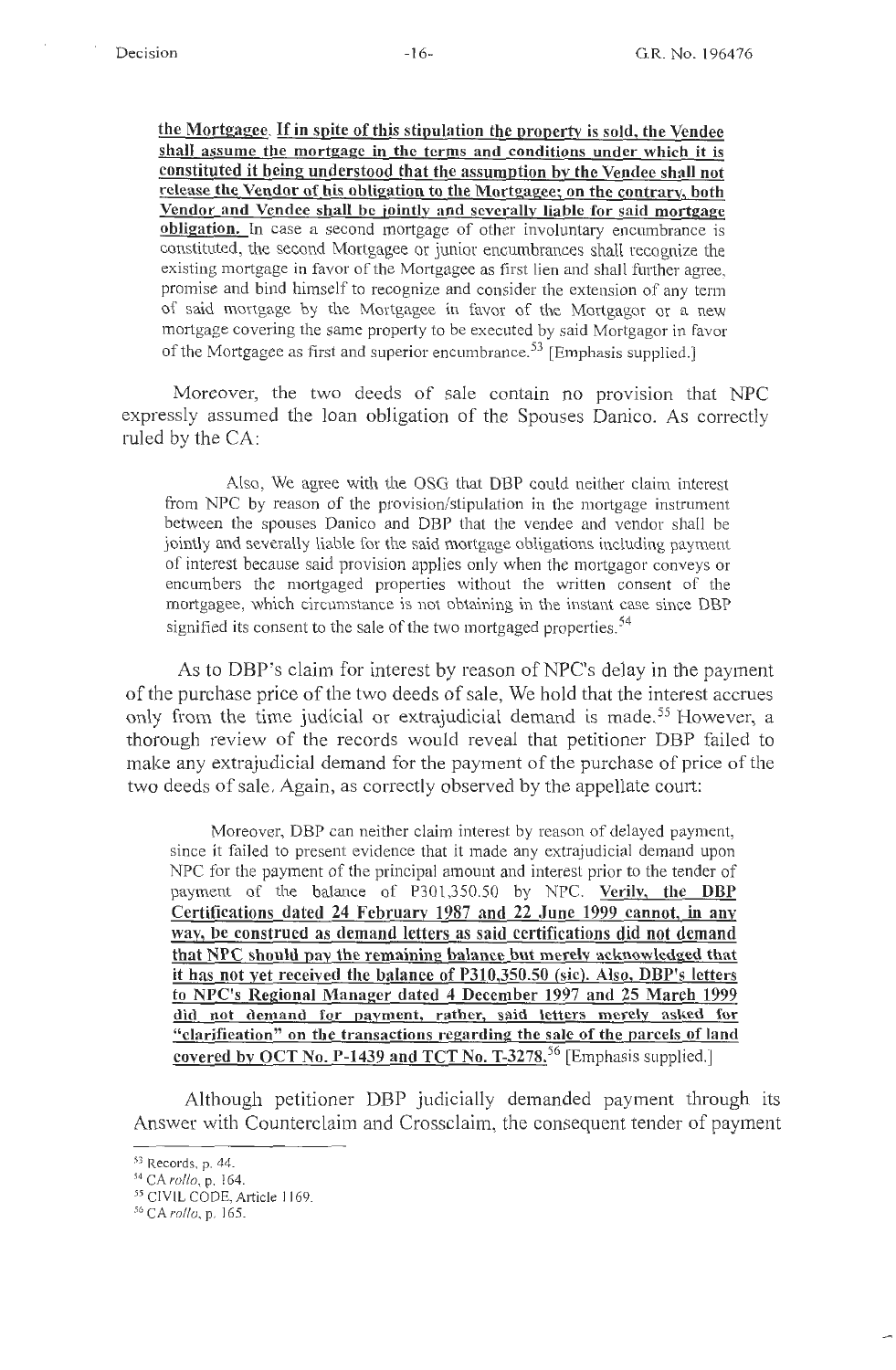بسر

and consignation on June 28, 2001 by NPC in the total amount of P301,350.50 suspends the accrual of interest as to the payment of the purchase price of the first deed of sale. Nonetheless, NPC is liable to pay compensatory interest of twelve percent (12%) per *annum* from the time of its judicial demand, *i.e.* the filing of its Answer with Counterclaim and Crossclaim on July 13, 1999 until the date of its consignment of  $P301,350.50$  on June 28, 2001.

However, as to the remaining amount of  $P150,641.03$  which is a part of the purchase price of the second deed of sale, the same shall earn 12% legal interest per *annum* to be computed from the time of DBP's judicial demand on July 13, 1999 until June 30, 2013 and six percent (6%) legal interest per *annum* from July 1, 2013 until the judgment becomes final as per the guidelines laid down in the case of *Eastern Shipping Lines, Inc. v. Court of Appeals<sup>57</sup>*as modified in *Nacar v. Gallery Frames,58* to wit:

Thus, from the foregoing, in the absence of an express stipulation as to the rate of interest that would govern the parties, the rate of legal interest for loans or forbearance of any money, goods or credits and the rate allowed in judgments shall no longer be twelve percent (12%) *per annum* — as reflected in the case of *Eastern Shipping Lines* and Subsection X305. l of the Manual of Regulations for Banks and Sections 4305Q.l , 4305S.3 and 4303P.1 of the Manual of Regulations for Non-Bank Financial Institutions, before its amendment by BSP-MB Circular No. 799 - but will now be six percent (6%) *per annum* effective July 1, 2013. It **should be noted, nonetheless, that the new rate could only be applied prospectively and not retroactively. Consequently, the twelve percent (12%)** *per annum* **legal interest shall apply onlv until June 30, 2013. Come July 1, 2013 the new rate of six percent (6%)** *per annum* **shall be the prevailing rate of interest** *when applicable.* 

**XXX** 

II. With regard particularly to an award of interest in the concept of actual and compensatory damages, the rate of interest, as well as the accrual thereof, is imposed, as follows:

1. When the obligation is breached, and it consists in the payment of a sum of money, i.e., a loan or forbearance of money, the interest due should be that which may have been stipulated in writing. Furthermore, the interest due shall itself earn legal interest from the time it is judicially demanded. In **the absence of stipulation, the rate of interest shall be 6% per annum to be computed from default, i.e., from judicial or extrajudicial demand under and subject to the provisions of Article 1169 of the Civil Code.** 

xxxx

3. When the judgment of the court awarding a sum of money becomes final and executory, the rate of legal interest, whether the case falls under paragraph 1 or paragraph 2, above, shall be

<sup>57</sup>304 Phil. 236 ( 1994).

*SR* 716 Phil. 267 (2013).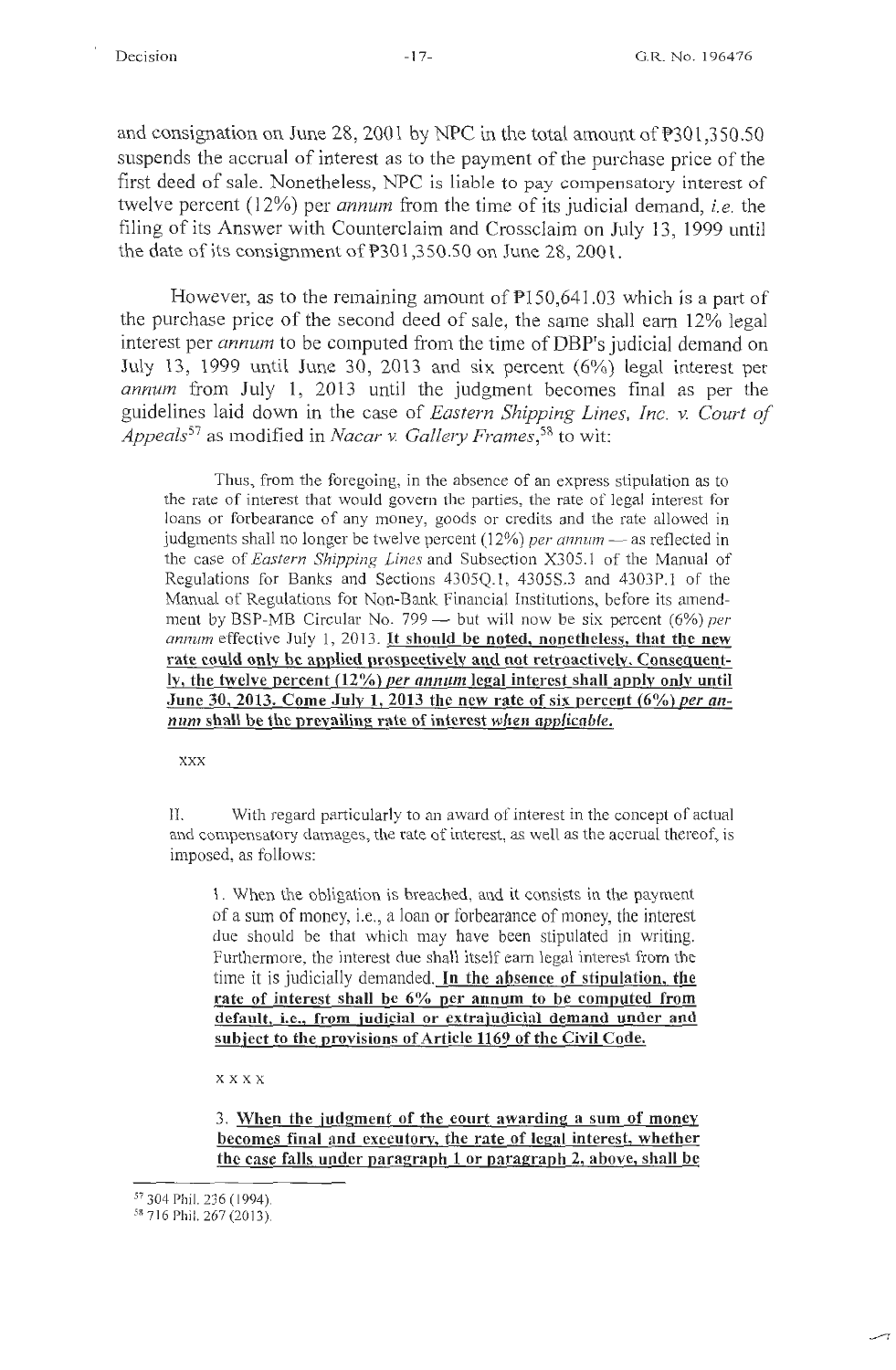**6% per annum from such finality until its satisfaction, this interim period being deemed to be bv then an equivalent to a forbearance of credit.59** [Emphasis and underscoring supplied.]

Thus, NPC shall be liable to pay DBP: (a) compensatory interest of twelve percent (12%) per *annum* on P301,350.50 from the time of DBP's judicial demand on July 13, 1999 until the date of NPC's consignment of P301,350.50 on June 28, 2001; (b) compensatory interest of twelve percent  $(12%)$  per *annum* on  $\mathbb{P}150,641.03$  from the time of DBP's judicial demand on July 13, 1999 until June 30, 2013 and six percent (6%) interest per *annum*  from July 1, 2013 until the judgment becomes final; (c) six percent  $(6\%)$ interest per *annum* on the total judgment award including interest fromi the time of finality of this Decision until its full satisfaction.

**WHEREFORE,** the instant petition is hereby **PARTLY GRANTED.** The assailed Decision dated December 2, 2010 of the Court of Appeals in CA-GR. CV No. 78619 is hereby **AFFIRMED** with **MODIFICATION** as to the monetary award and interest claim. Respondent National Power Corporation is hereby ordered to pay petitioner Development Bank of the Philippines the following:

(a) P301,350.50 out of the proceeds of the first deed of sale in the fulfillment of the Spouses Danico's obligation in the total amount of P393,353.97 as per Statement of Account as of December 31, 1985;

(b) Pl50,641.03 out of the proceeds of the second deed of sale in the fulfillment of the Spouses Danico's obligation in the total amount of P509,320.82 as per Statement of Account as of April 30, 1985;

(c) twelve percent (12%) legal interest per *annum* on P301,350.50 from the time of Development Bank of the Philippines' judicial demand on July 13, 1999 until the date of National Power Corporation's consignment of P301 ,350.50 on June 28, 2001;

(d) twelve percent (12%) legal interest per *annum* on PlS0,641.03 to be computed from the time of Development Bank of the Philippines' judicial demand on July 13, 1999 until June 30, 2013, and six percent (6%) legal interest per *annum* from July 1, 2013 until the finality of this judgment; and

( e) six percent ( 6%) legal interest rate per *annum* on the total judgment award including interest from the time of finality of this Decision until its satisfaction.

59 Id. at 28 1-283.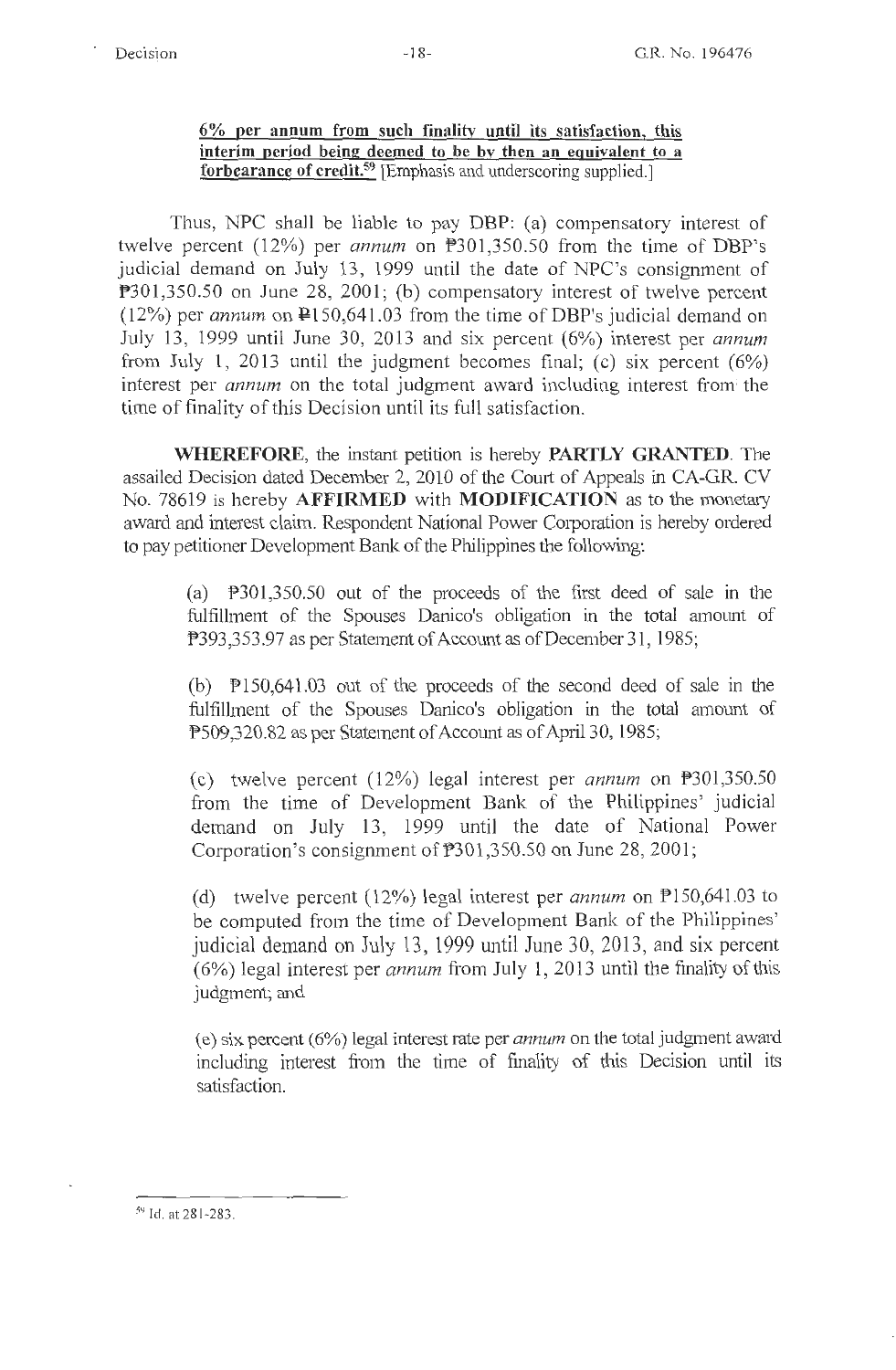**SO ORDERED.** 

M OL PAUL L. HERNANDO AMO R

Associate Justice

WE CONCUR:

**ESTELA M. HERLAS-BERNABE** Senior Associate Justice Chairperson

**HENRI** JI I PAUŁ B. INTING Associate Justice

On official leave **EDGARDO L. DELOS SANTOS**  Associate Justice

On leave **PRISCILLA J. BALTAZAR-PAD ILLA**  Associate Justice